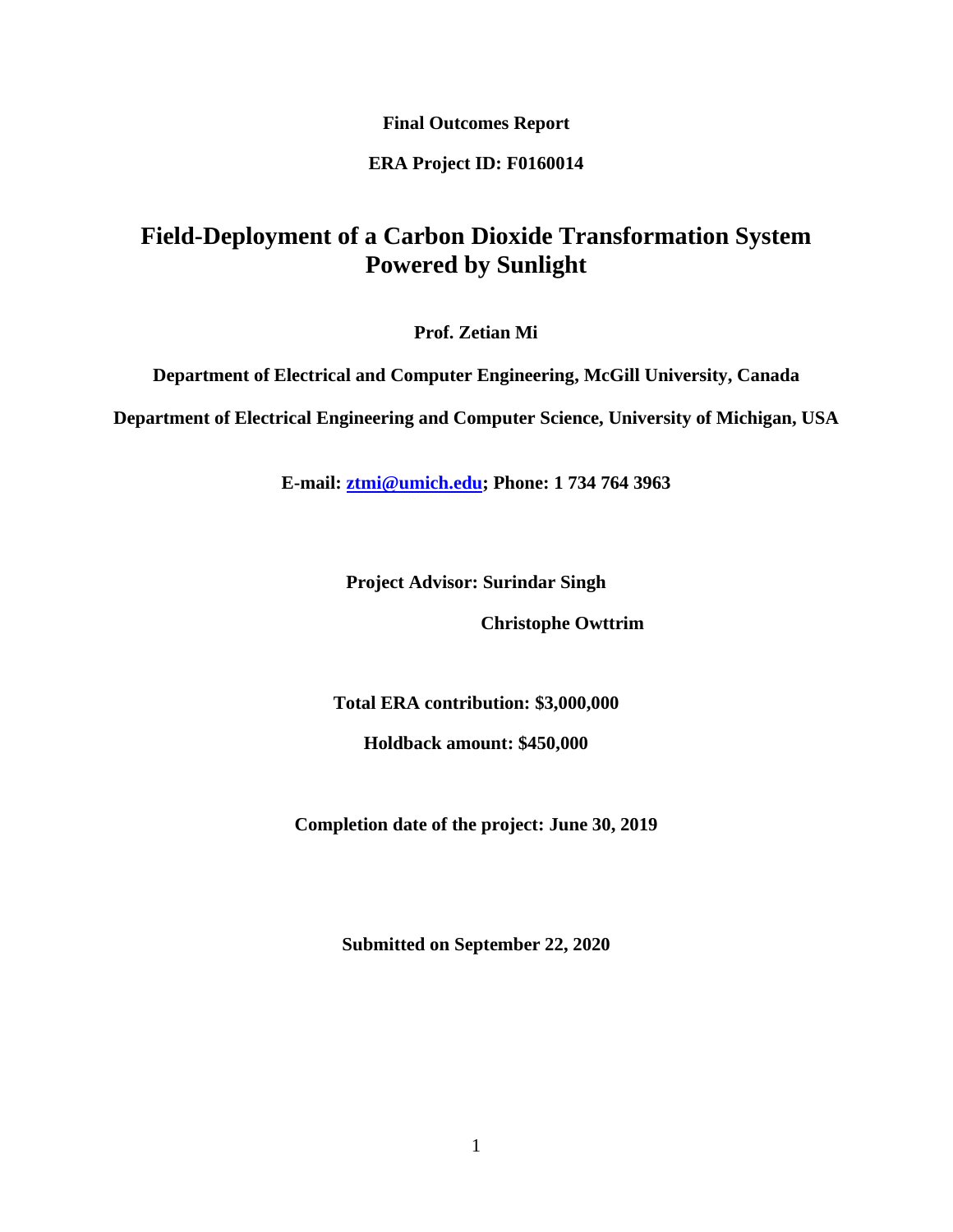### **Legal Disclaimer**

ERA makes no warranty, express or implied, nor assumes any legal liability or responsibility for the accuracy, completeness, or usefulness of any information contained in this publication, nor does that use thereof not infringe on privately owned rights. The views and opinions of the author expressed herein do not necessarily reflect those of ERA. The directors, officers, employees, agents and consultants of ERA are exempted, excluded and absolved from all liability for damage or injury, howsoever caused, to any person in connection with or arising out of the use by that person for any purpose of this publication or its contents.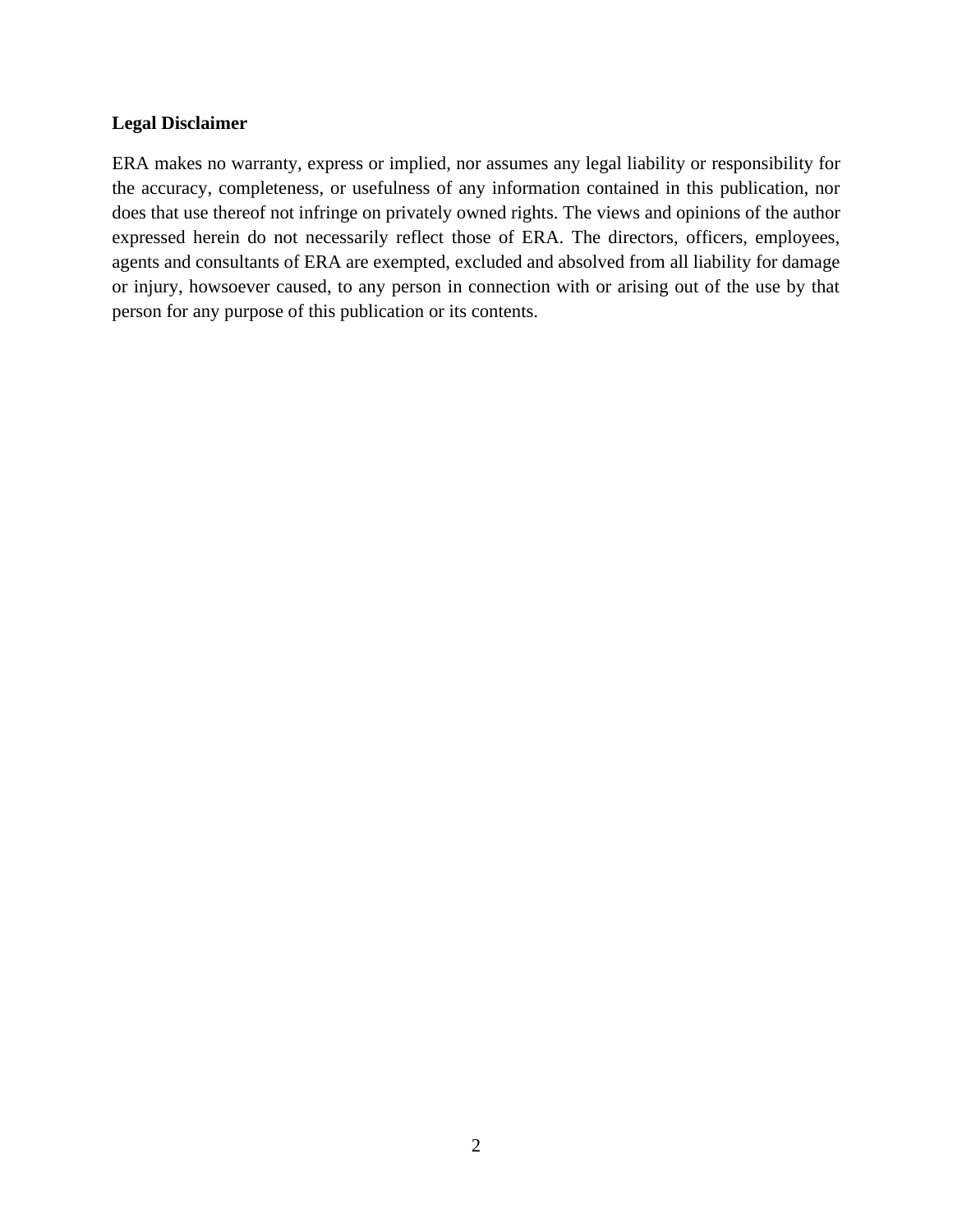## **Table of Contents**

| 3.3 Project Outcomes | .15 |
|----------------------|-----|
|                      |     |
|                      |     |
|                      |     |
|                      |     |
|                      |     |
|                      |     |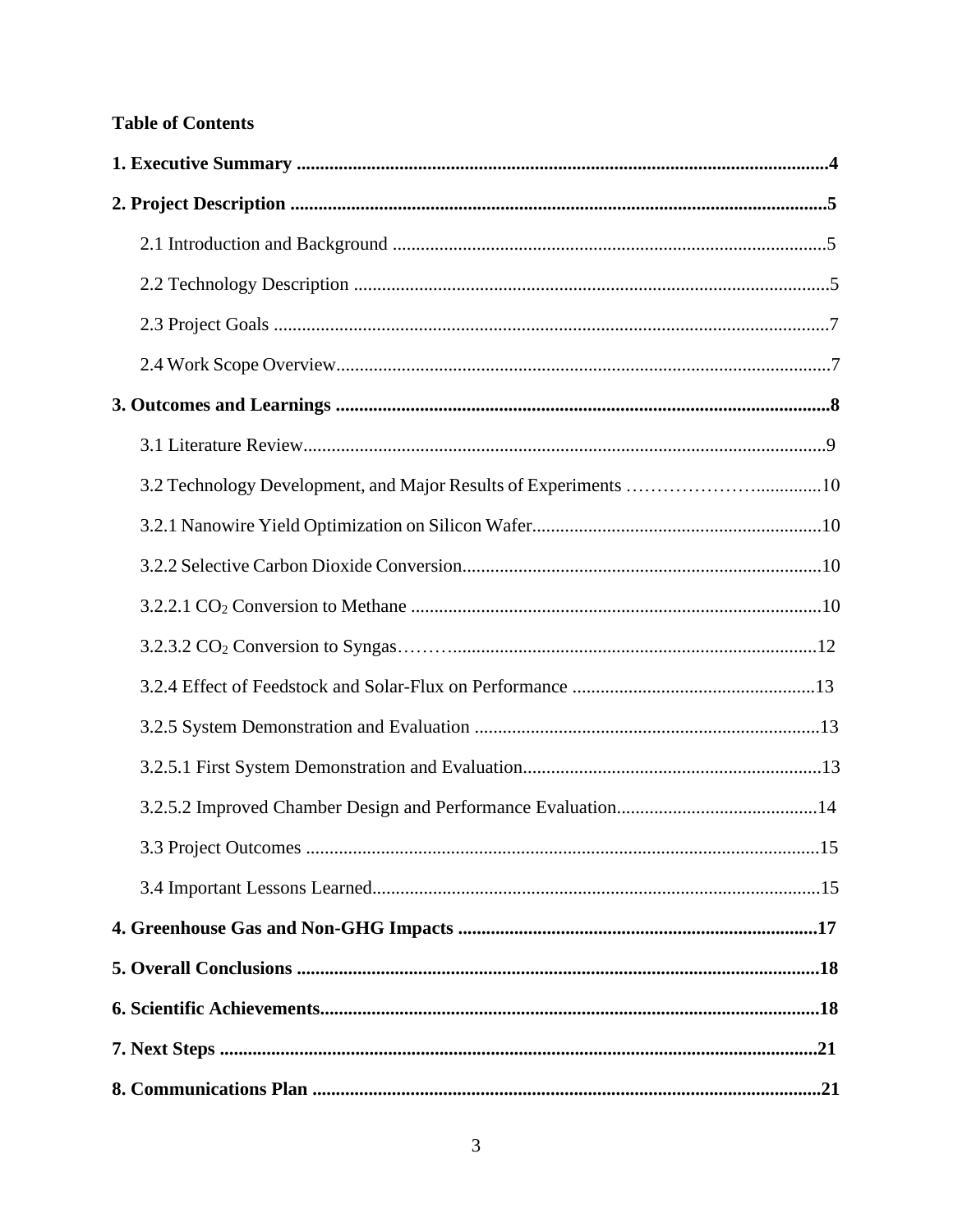## **1. Executive Summary**

The ERA-supported project, "Field-Deployment of a Carbon Dioxide Transformation System Powered by Sunlight" was successfully completed. In this project we built a field-deployable demonstration unit, which was tested in Alberta and produced solar fuels under ambient sunlight conditions with performance comparable to the lab demonstrations. The technology is based on sunlight as the primary energy input - in a process which resembles, to a large degree, solar panels. The major findings are: 1) We have scaled the technology from a centimeter laboratory demonstration to a meter outdoor field deployment, while maintaining the high efficiency. 2) The growth of nanowires on Si substrate has been demonstrated with high yield. 3) High Faradaic efficiency (selectivity) for  $CH_4$  generation and for syngas generation from  $CO_2$  reduction has been proved using rationally designed co-catalysts. 3) The effect of water and  $CO<sub>2</sub>$  purity levels, and solar flux on the efficiency, stability, and product selectivity has been tested. The knowledge gained in the demonstration system bridges the gap between the laboratory demonstration and a large scale solar fuel production plant, as the fundamental building blocks in large-scale solar refinery plant are solar wafers with sizes similar to the demonstration unit. The successful completion of the project paves the way for the installation of a large-scale  $CO<sub>2</sub>$  conversion plant in Alberta in the near future and its full-scale commercial deployment.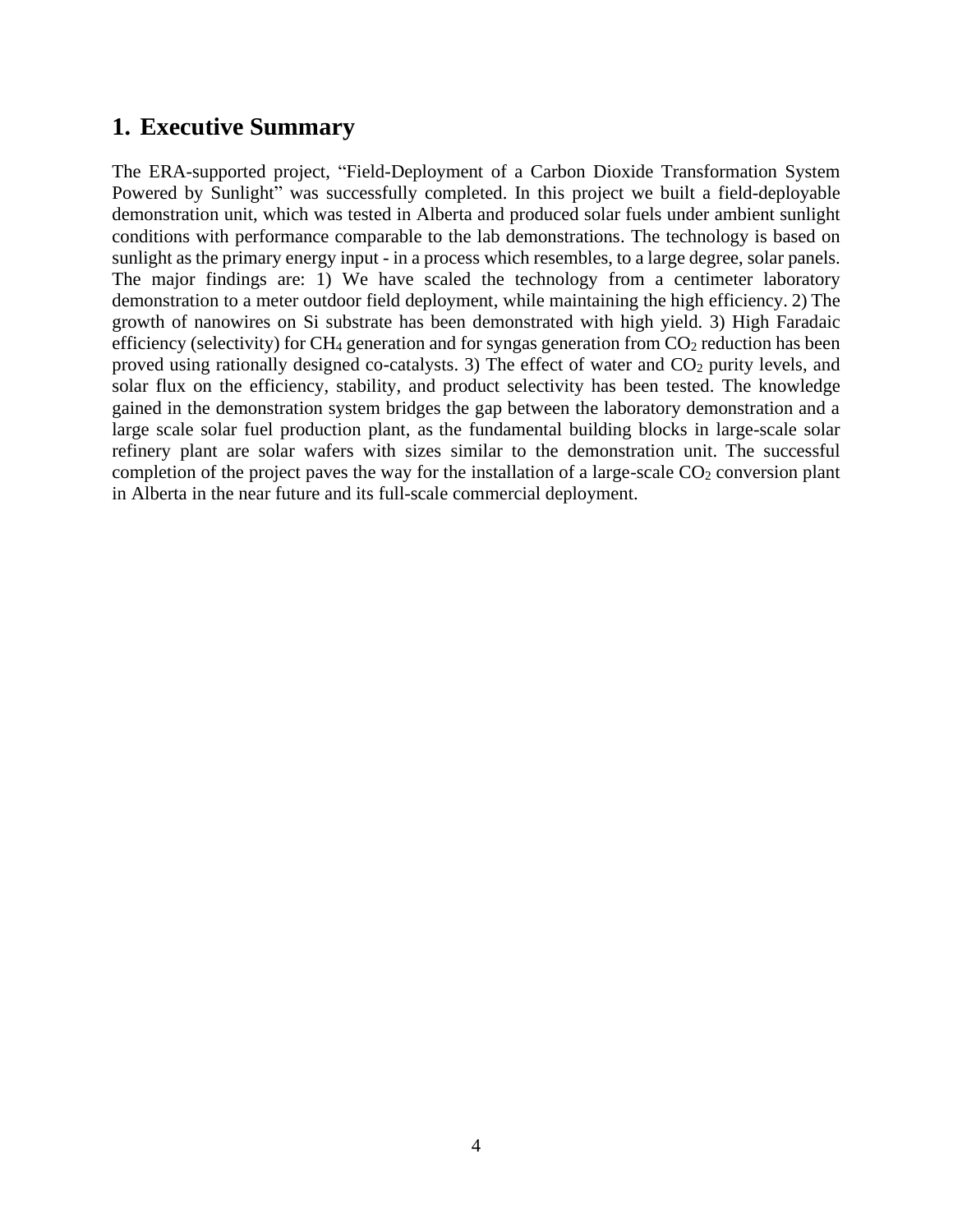# **2. Project Description**

## **2.1 INTRODUCTION AND BACKGROUND**

Carbon dioxide  $(CO<sub>2</sub>)$  is the major greenhouse gas that causes irreversible climatic change around the world. Geographical formations, such as declining oil fields, unmineable coal seams, and deep oceans have been proposed and utilized to sequestrate  $CO<sub>2</sub>$ . However, the long-term effectiveness and safety of these approaches, as well as any associated environmental impact, including ocean acidification has remained unclear. Alternatively,  $CO<sub>2</sub>$  can be chemically transformed into hydrocarbons, which store solar energy in the form of chemical bonds. More importantly, such value-added products have wide marketability and can significantly reduce, or even offset the cost associated with CO<sub>2</sub> capture.

Due to the high stability of  $CO<sub>2</sub>$  molecule, conventional approaches generally involve the use of very high temperature, high pressure, and/or extremely reactive reagents.<sup>3</sup> As a consequence, this process is neither economically feasible nor environmentally friendly. Artificial photosynthesis, by mimicking the natural photosynthesis process, converts  $CO<sub>2</sub>$  and water into commercially valuable chemical products, such as  $H_2$ , CH<sub>4</sub> and CH<sub>3</sub>OH. In the artificial photosynthesis process, solar energy is absorbed by the semiconductor, which results in the generation of electron/hole pairs. The energetic photogenerated electrons can reduce  $CO<sub>2</sub>$  to higher energy compounds and photogenerated holes will oxidize water into  $O_2$ . In the process, the intermittent solar energy is directly converted into storable chemical fuels and, at the same time, greenhouse gas emission is mitigated from the atmosphere.

Semiconductor materials play a key role in the artificial photosynthesis process. Recently, we develop a new  $CO<sub>2</sub>$  transformation system using metal-nitride and Si, which are the two most produced semiconductor materials in industry. The rapid development of these industries has led to drastically reduced cost for the mass production of these materials. Therefore our technology is entirely scalable and cost effective. The technology has been protected by a strong IP portfolio to support the goal of commercialization. This project aims to build a field-deployable demonstration unit, which bridges the gap between the laboratory discovery and a large scale solar fuel production plant.

Although the next stages of scale up are not part of this project, it is expected that the development of our technology will follow the trend of solar cells and can be readily scaled up in the near future. The technology will take advantage of existing energy infrastructures, while also creating local jobs and raising the productivity of marginal land. The technology will make a significant impact on reducing greenhouse gas emissions in Alberta and around the world, which will ultimately lead to a carbon-neutral sustainable society and position Alberta and Canada as a world-leader in the utilization of  $CO<sub>2</sub>$ .

## **2.2 TECHNOLOGY DESCRIPTION**

In the artificial photosynthesis process, illustrated in Figure 1, solar energy is captured by the semiconductor, which leads to the generation of electron/hole pairs. The energetic photogenerated electrons can reduce  $CO<sub>2</sub>$  to higher energy carbon-based compounds such as  $CO$  and  $CH<sub>4</sub>$ , if the conduction band minimum is more negative than the reduction potential of  $CO<sub>2</sub>$ . Photogenerated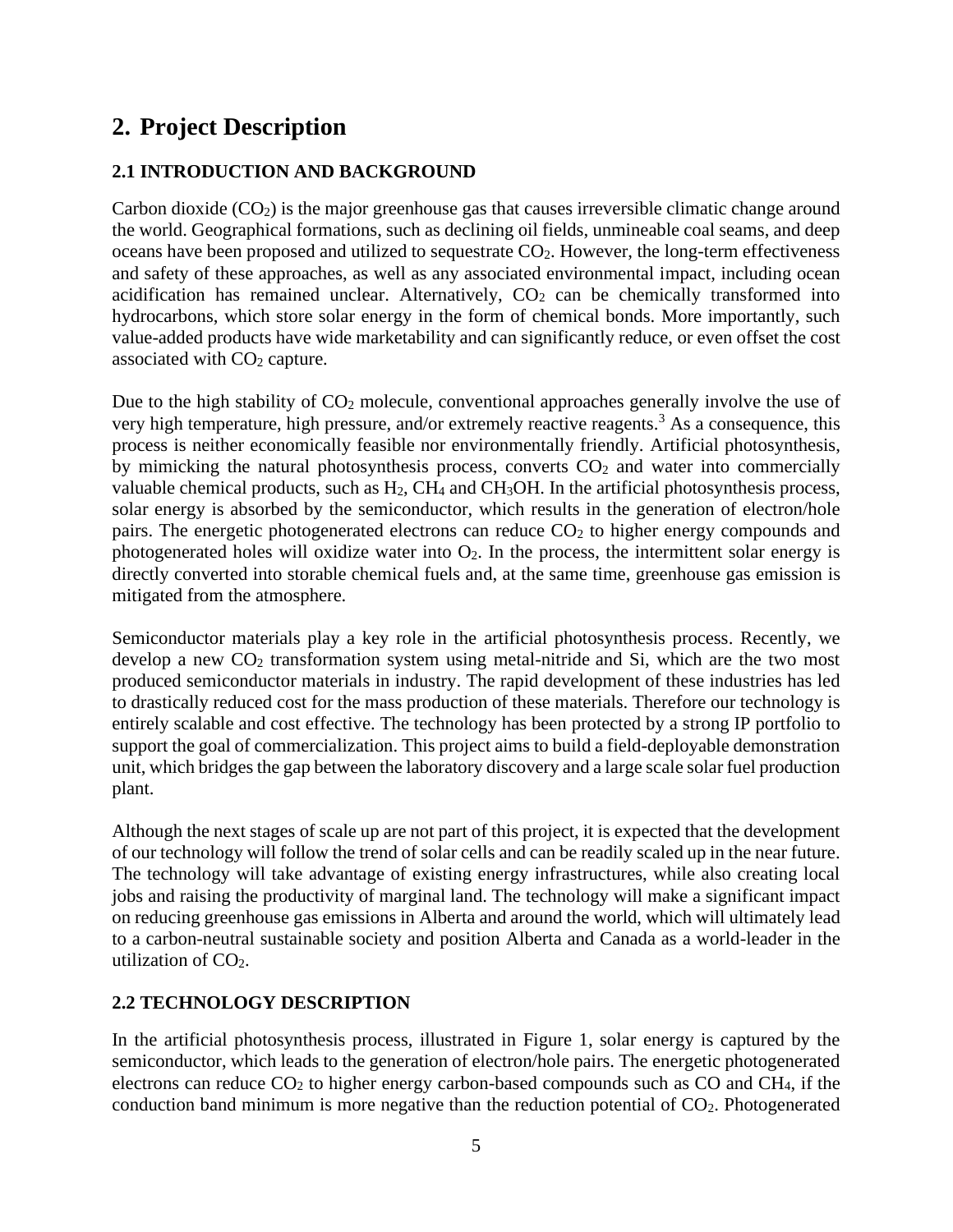holes will involve in the oxidization of water into  $O_2$ . In the form of artificial photosynthesis, both photocatalytic and photoelectrochemical routes have been widely studied. Semiconductor material, as an artificial leaf, plays a key in the solar fuels production process. To date, a number of materials, mainly metal oxides, have been developed for the artificial photosynthesis process, however, the efficiency is generally very low.



**Figure 1.** Schematic illustration of the mechanism for the photo-reduction of CO<sub>2</sub>.

Recently, III-nitride materials have drawn considerate attention due to their unique electrical, optical and structural properties. III-nitrides have large light absorption coefficients and excellent charge carrier transport properties. Moreover, the energy bandgap of InGaN can be tuned from 0.65 eV (InN) to 3.4 eV (GaN) by varying the alloy compositions, which cover nearly the entire solar spectrum while still straddle the redox potentials of water splitting and  $CO<sub>2</sub>$  reduction. For example, InGaN is the only known III-V semiconductor material whose conduction and valence band edges straddle water redox potentials under deep visible and even possibly near-infrared light irradiation. The structural, electronic, and optical properties of the III-nitride photocatalyst can be precisely engineered using the following strategies for maximum photocatalytic performance.



**Figure 2.** Schematic illustration of multi-band InGaN to split solar spectrum.

**Multi-band nanowire structures to harvest sunlight.** To date, the lack of abundant visible-light (~ 43% in solar spectrum) photocatalytic material has been identified as the primary barrier for the market penetration of the emerging artificial photosynthesis technology. In this context, we have developed a fundamentally different approach, with the use of multi-band InGaN nanowire arrays, for achieving high-efficiency solar fuel generation under UV, blue and green-light irradiation, illustrated in Figure 2.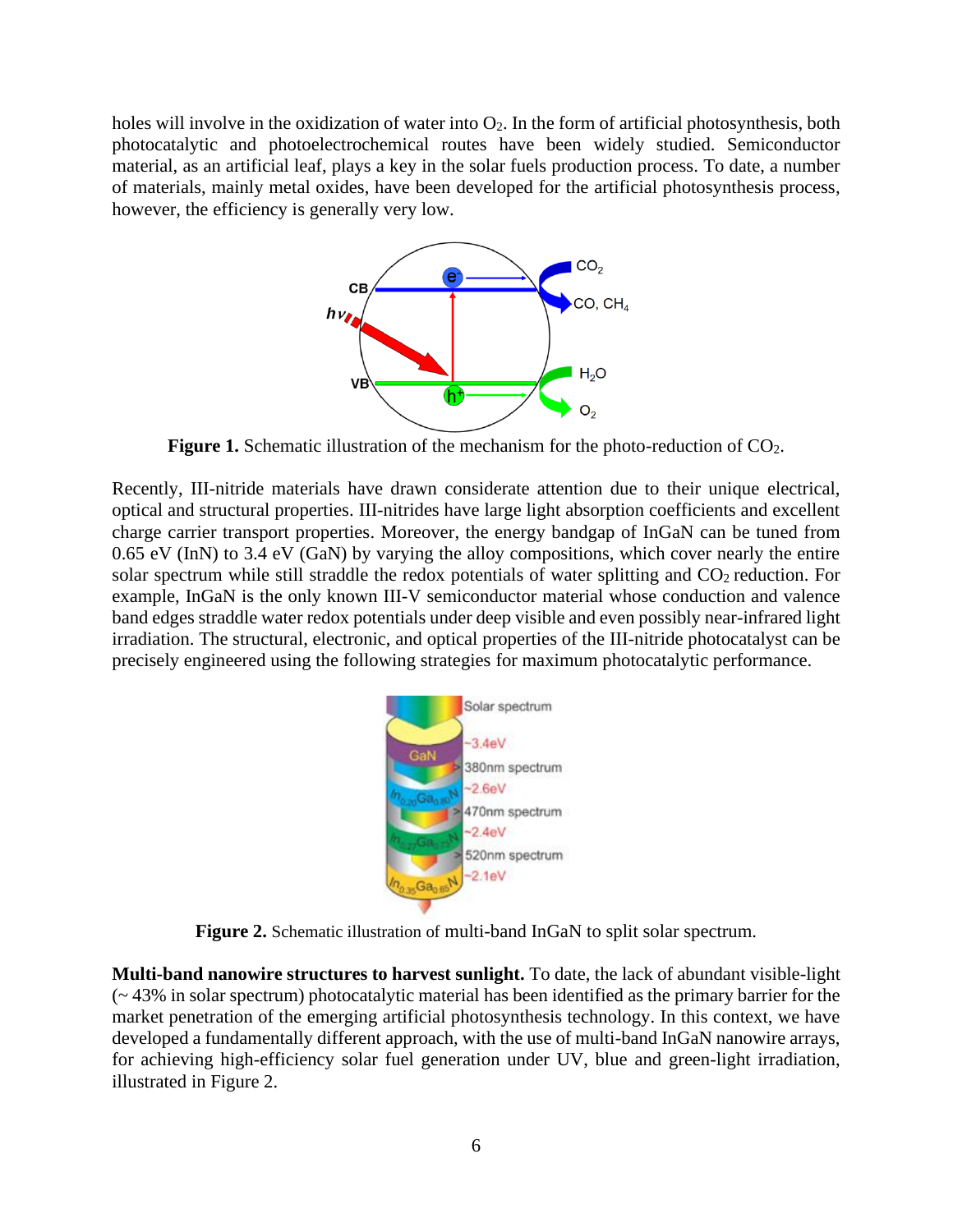**Tuning the surface band bending for efficient charge transfer.** We have identified that one of the major obstacles for achieving high efficiency and stable solar fuels generation over the emerging nanostructured photocatalyst is directly related to the uncontrolled surface charge properties. By tuning the Fermi level on the nonpolar surfaces of GaN nanowire arrays through controlled dopant incorporation, we have demonstrated that the surface charge properties, including the surface band bending can be precisely controlled. By precisely engineering the surface charge properties, we demonstrated that the efficiency of overall water splitting was enhanced by nearly two orders of magnitude.

The field deployable demonstration system consists of photocatalyst wafer, reaction chamber, solar concentrator, and pipes. The photocatalyst wafers consisted of metal nitride nanowires on silicon substrate. The wafers were fixed in the inner side of the chamber to catalyze the reaction, and the chambers were placed in a manner similar to the solar panels to capture sunlight. The chambers were tilted toward the Earth's equator and were oriented at an angle from the horizontal equal to the local latitude for optimal solar photon collection. A solar concentrator of lens was placed above the reaction chamber to tune the solar flux by varying the distance from the concentrator to the reaction chamber. During the reaction, the generated reduction products and oxidation product were collected from the chamber. The reduction product distribution can be tuned by simply varying the catalyst composition.

## **2.3 PROJECT GOALS**

The objective of this project was to build a field-deployable demo unit and evaluate its performance for solar fuel generation under real sunlight condition. The solar refinery reactor is powered by solar energy and contains a solar utility for harvesting sunlight and a catalytic converter to generate solar fuels. The success metrics include: 1) demonstration of a functional solar fuel generation system, and 2) demonstration of stable and efficient operation under natural sunlight. The effects of  $CO<sub>2</sub>$  purity level for the generation of solar fuels are evaluated, and the system performance and stability are investigated, which pave the way for the installation of a large scale CO<sub>2</sub> conversion plant in Alberta in the near future.

## **2.4 WORK SCOPE OVERVIEW**

An overview of the scope of this project are described below.

**Task 1 To develop metal-nitride nanowire photo-catalysts using the high throughput, low cost industrial standard epitaxial growth process.** In this task, the growth conditions, such as the growth temperature and partial pressures of the reactant gases, were investigated and optimized to improve the nanowire yield on Si substrate. The morphology, optical property and composition of the nanowires were studied by various characterization tools such as scanning electron microscopy (SEM).

### **Milestone 1.1: To establish the basic experimental conditions for improving the yield of nanowires on Si substrate.**

The nanowire growth conditions such as growth temperature and growth time were thoroughly studied to improve the yield of nanowires on Si substrate.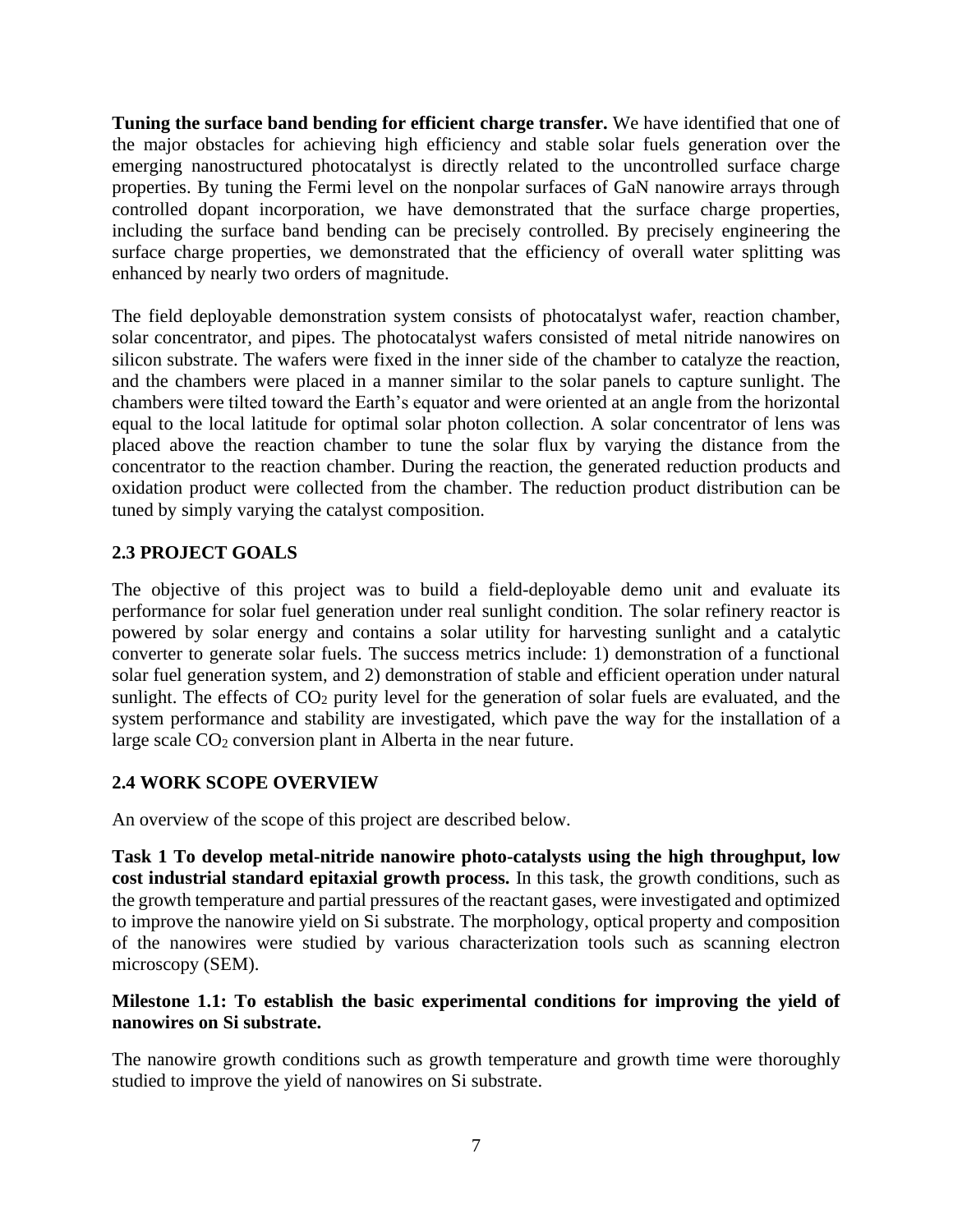### **Milestone 1.2: To demonstrate the growth of nanowires on Si substrate with over 90% yield.**

The nitrogen flow rate, gallium and indium fluxes in the process of epitaxial growth were finely tuned to further improve the yield of nanowires on Si substrate.

### **Milestone 1.3: To demonstrate the growth of nanowires on Si substrate with over 95% yield.**

The doping level of magnesium or germanium in the nanowire, and thermal pretreatment prior to nanowire growth (oxide desorption of silicon oxide on the surface of Si substrate) were fully optimized to achieve further improved yield.

**Task 2 To increase the efficiency from 10% to >15-30%.** The properties of metal-nitride nanowires and the co-catalysts were finely tuned to boost the efficiency. In addition, the solar flux was optimized to establish the lowest cost solar energy concentration ratio for balance of system implementation considerations.

**Milestone 2: To demonstrate the integration of nanowire photo-catalysts on Si with an efficiency in the range of 15-30%.**

**Task 3 To evaluate the effect of water and CO<sup>2</sup> purity levels on the efficiency, stability, and product selectivity.** Our solar refinery reactor had been demonstrated with high efficiency and stability using high purity  $CO<sub>2</sub>$  sources. However, the performance of our reactor under the condition of using industrial  $CO<sub>2</sub>$  sources (e.g., flue gases) was still unknown before the project start. In this task, various working conditions such as  $CO<sub>2</sub>$  concentration, pressure, temperature, and purity level were investigated to evaluate the potential commercialization deployment.

### **Milestone 3: To identify the feedstock requirements, including CO<sup>2</sup> and water purity levels.**

**Task 4 (April 2018 to March 2019) To build a field-deployable demonstration unit and evaluate its performance, stability, and product selectivity.** We built a field-deployable solar fuel production system with a relatively large size. The system consisted of nanowire photocatalyst wafer, reaction chambers, filters, and pipes. The system performance and stability were thoroughly evaluated for an extended period under ambient conditions.

**Milestone 4: To perform detailed testing on the system efficiency and stability.**

## **3. Outcomes and Learnings**

In this two-year project, we have built a field-deployable demonstration unit, that can generate solar fuels using natural sunlight as the primary energy input. The growth conditions of metal nitride nanowires on Si substrate have been optimized. The energy conversion efficiency of photocatalyst, and the selectivity of  $CO<sub>2</sub>$  conversion towards  $CH<sub>4</sub>$  and syngas generation has been improved. We have successfully met, or exceeded the project milestones. In what follows, the literature background, technology development, and some results of experiments and project outcomes are presented, followed by important lessons learned.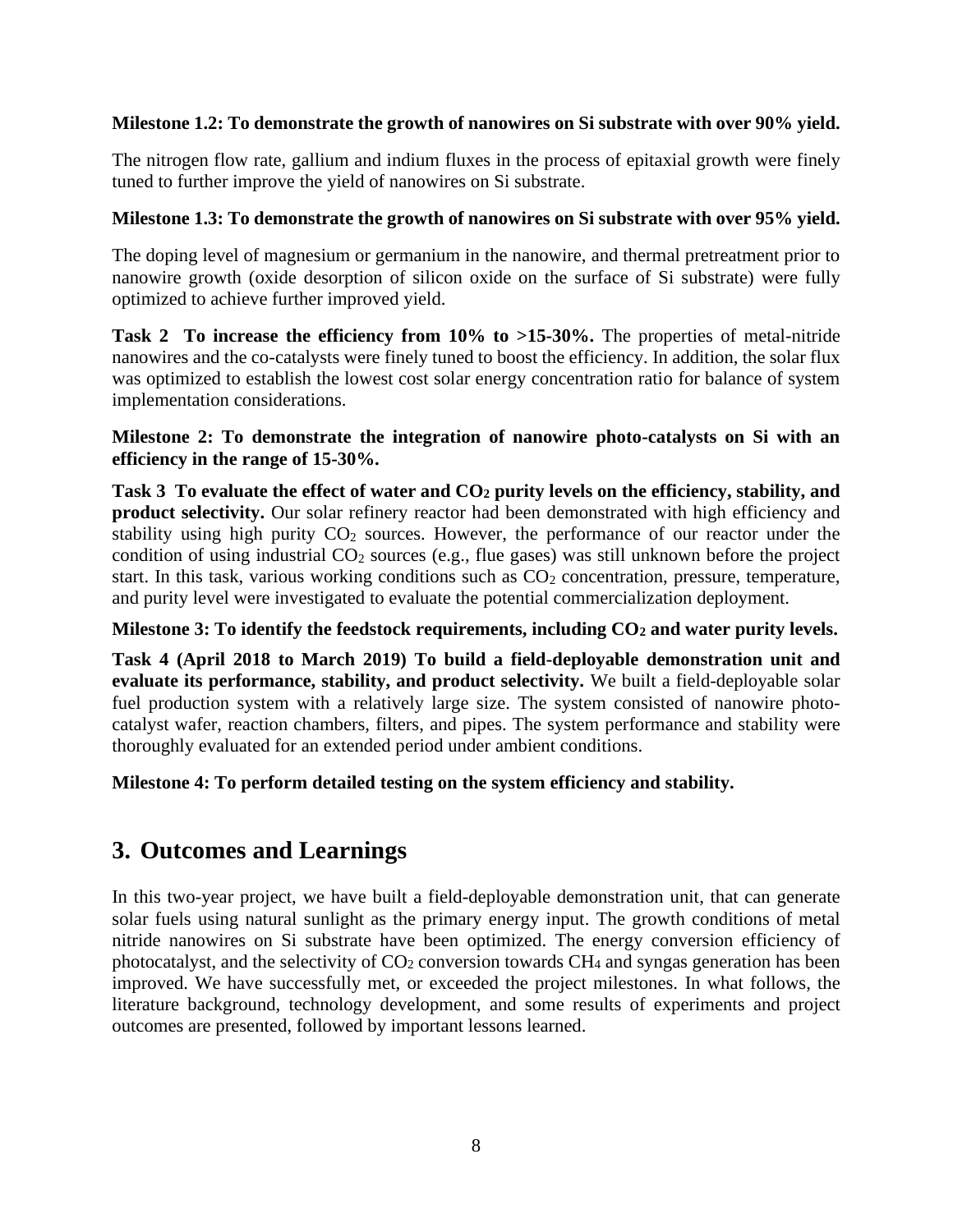#### **3.1 LITERATURE REVIEW**

CO<sup>2</sup> is the primary greenhouse gas responsible for the global warming and abnormal changes in the global climate. On the other hand,  $CO<sub>2</sub>$  can be considered as an ideal one-carbon (C1) building block for fuel or chemical synthesis due to its abundance, availability, nontoxicity and recyclability. The conventional approaches of  $CO<sub>2</sub>$  conversion into hydrocarbons generally involves the use of severe reaction conditions (high temperature, high pressure) and/or extremely reactive reagents to activate CO2, limiting the application of such methods. In this regard, solar photocatalysis/photoelectrocatalysis, which mimics natural photosynthesis, provides a mild and promising route to generate hydrocarbons from  $CO<sub>2</sub>$  reduction at room temperature and ambient pressure. However,  $CO<sub>2</sub>$  is an extremely stable molecule and its reduction is thermodynamically and kinetically difficult. In addition, the competing  $H_2$  evolution reaction and a broad distribution of products (e.g., CO, CH4, CH3OH, HCOOH, HCHO, higher hydrocarbons and higher alcohols) of CO<sup>2</sup> reduction usually lead to very poor selectivity of the system. Therefore, the design and fabrication of high-efficiency materials system with high conversion efficiency and selectivity for CO<sup>2</sup> reduction remain a grand challenge.

Over the past four decades, various types of semiconducting materials have been studied, mostly metal-oxide based photocatalysts/photoelectrodes owing to their high photostability in aqueous solution. However, most of the metal-oxides work only under UV light due to their large bandgap. On the other hand, research on metal-nitride (i.e., group III-nitride, GaN, InGaN) photocatalysts and photoelectrodes for artificial photosynthesis has drawn attention since mid-90's. In early-90's, in an effort to enhance the performance of blue light emitting diodes (LEDs), the epitaxial growth techniques of high crystalline quality III-nitrides were substantially improved. Detailed photoelectrochemical characterization revealed that the bandgap of GaN straddles the redox potential of water with sufficient overpotentials, thus that photolysis of water is possible on GaN without external bias. Compared to the conventional oxide-based photoelectrodes, III-nitride semiconductors offer distinct advantages including tunable energy bandgap across nearly the entire solar spectrum, conduction and valence band edges that can straddle  $CO<sub>2</sub>$  reduction and  $H<sub>2</sub>O$ oxidation potentials under deep visible and near-infrared light irradiation, and high efficiency charge carrier separation and extraction. Moreover, the one-dimensional nanowire structure can be exploited to achieve higher surface areas, to enhance charge transport properties and to decouple the directions of light absorption and charge-carrier collection. More importantly, such III-nitride nanowire arrays also exhibit a high level of stability in aqueous solution.

Usually, the semiconductor has to combine with a co-catalyst that is capable of activating inert  $CO<sub>2</sub>$  molecules.  $CO<sub>2</sub>$  adsorption and activation on catalyst surface is the initial step for the whole  $CO<sub>2</sub>$  reduction process, which usually determines the efficiency of the  $CO<sub>2</sub>$  photoconversion and the distribution of final products. Cocatalysts can effectively improve the surface reaction kinetics through lowering the activation energy or overpotential for  $CO<sub>2</sub>$  reduction. In addition, cocatalysts can promote the charge carrier separation and migration at the semiconductor/cocatalyst interface. Metallic cocatalysts, particularly those capable of suppressing  $H_2$  evolution reaction, have been shown to be effective for selective  $CO<sub>2</sub>$  reduction. The electrochemical reduction of  $CO<sub>2</sub>$  on metal electrodes has been extensively studied by Hori and coworkers. It was found that electrocatalytic metals could be generally classified into four groups depending on the product selectivity. The first group, including Pt, Rh, Ni, is characterized by  $H_2$  as the dominate product due to the low  $H_2$ evolution potential. The second group consists of Au, Ag and Zn, which produce CO as the main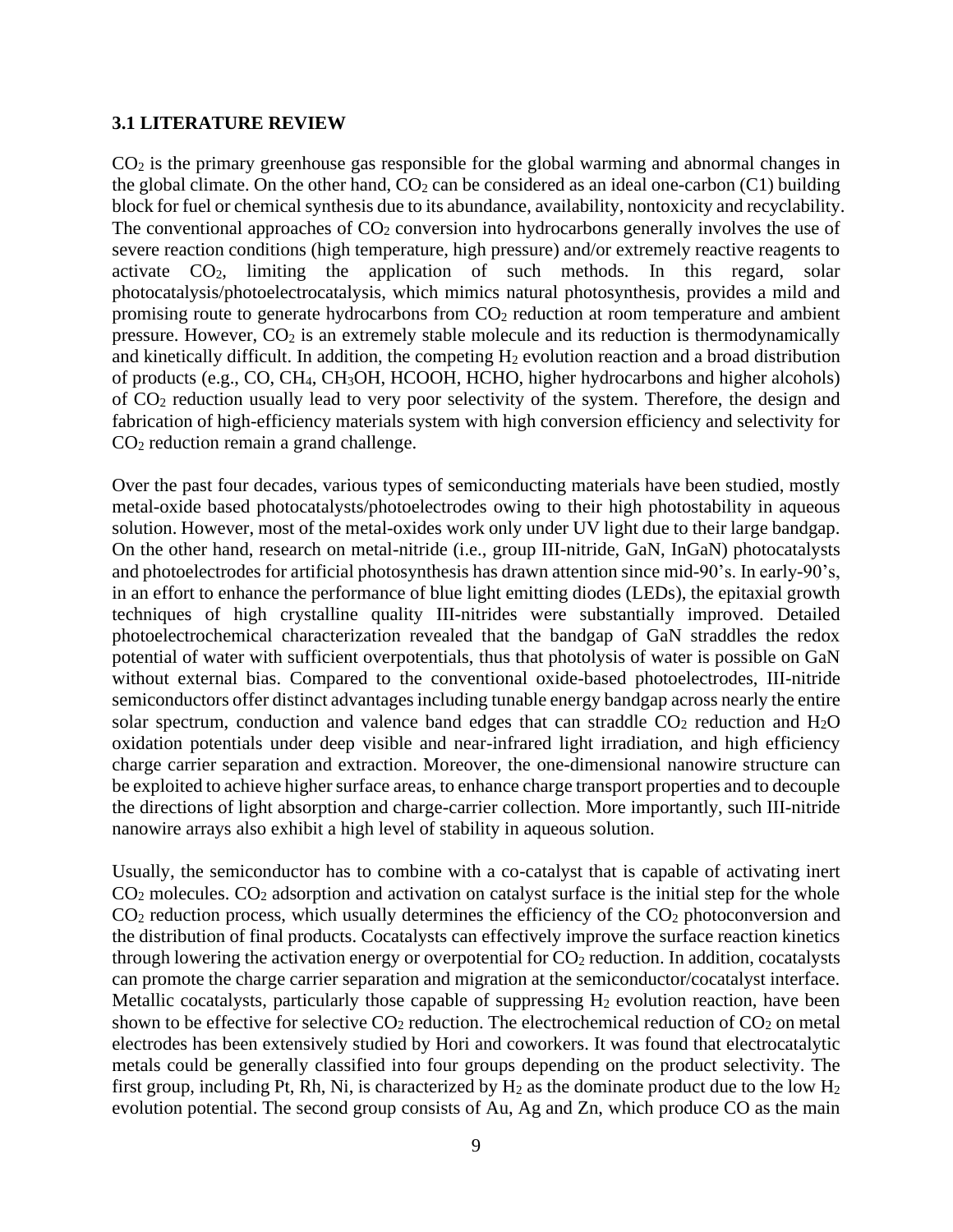product owing to a medium H<sup>2</sup> evolution potential and weak CO adsorption strength. The third group, including Sn, Pb, Bi, exhibit the major production of formate. Metallic Cu is the only member of the fourth group, which can convert  $CO<sub>2</sub>$  into hydrocarbons such as  $CH<sub>4</sub>$  and  $CH<sub>3</sub>OH$ . The key innovation of our technology is the invention of extremely efficient and stable metalnitride nanowire photocatalysts and their integration with specific cocatalysts towards desirable CO<sup>2</sup> reduction products.

Our technology is one of many efforts to pursue what is now known as artificial photosynthesis. Using industrial by-products (carbon dioxide and non-potable water) and solar energy to produce usable fuel would be a fundamental, game changing achievement. Not surprisingly, governments, research labs and entrepreneurs around the world are pursuing this challenge.

## **3.2 TECHNOLOGY DEVELOPMENT AND MAJOR RESULTS OF EXPERIMENTS**

## **3.2.1 Nanowire Yield Optimization on Silicon Wafer**

The optimization of nanowire yield on Si wafer was achieved by tuning the nanowire growth/synthesis conditions including growth duration, growth temperature, nitrogen flow rate, gallium flux, doping with Mg or Ge/Si in the nanowires, and thermal pretreatment prior to nanowire growth. Through detailed studies, we have significantly improved the yield of nanowires to be close to 100%.

## **3.2.2 Selective Carbon Dioxide Conversion**

The Faradaic efficiency (selectivity) of  $CO<sub>2</sub>$  conversion to methane and syngas has been improved to 51% and ~80-100% respectively, by optimizing the photocatalyst growth/synthesis and cocatalyst deposition.

## **3.2.2.1 CO<sup>2</sup> Conversion to Methane**

High selectivity towards desirable product is very important because it means fewer waste products and less separation cost to remove the by-products. This is particularly challenging for  $CO<sub>2</sub>$ reduction into  $CH_4$  because of the chemical inertness of  $CO_2$ , the severe competition of hydrogen evolution, and the myriad reaction pathways, as solar-driven conversion of  $CO<sub>2</sub>$  into methane involves eight electrons transfer. Previously, the best reported selectivity for CH<sub>4</sub> generation in photoelectrochemical cell was below 20%. Recently, we developed a high Faradaic efficiency of  $51\%$  for CH<sub>4</sub> generation from photoelectrochemical CO<sub>2</sub> reduction using rationally designed bimetallic co-catalysts integrated with GaN nanowires/n<sup>+</sup>-p Si platform.

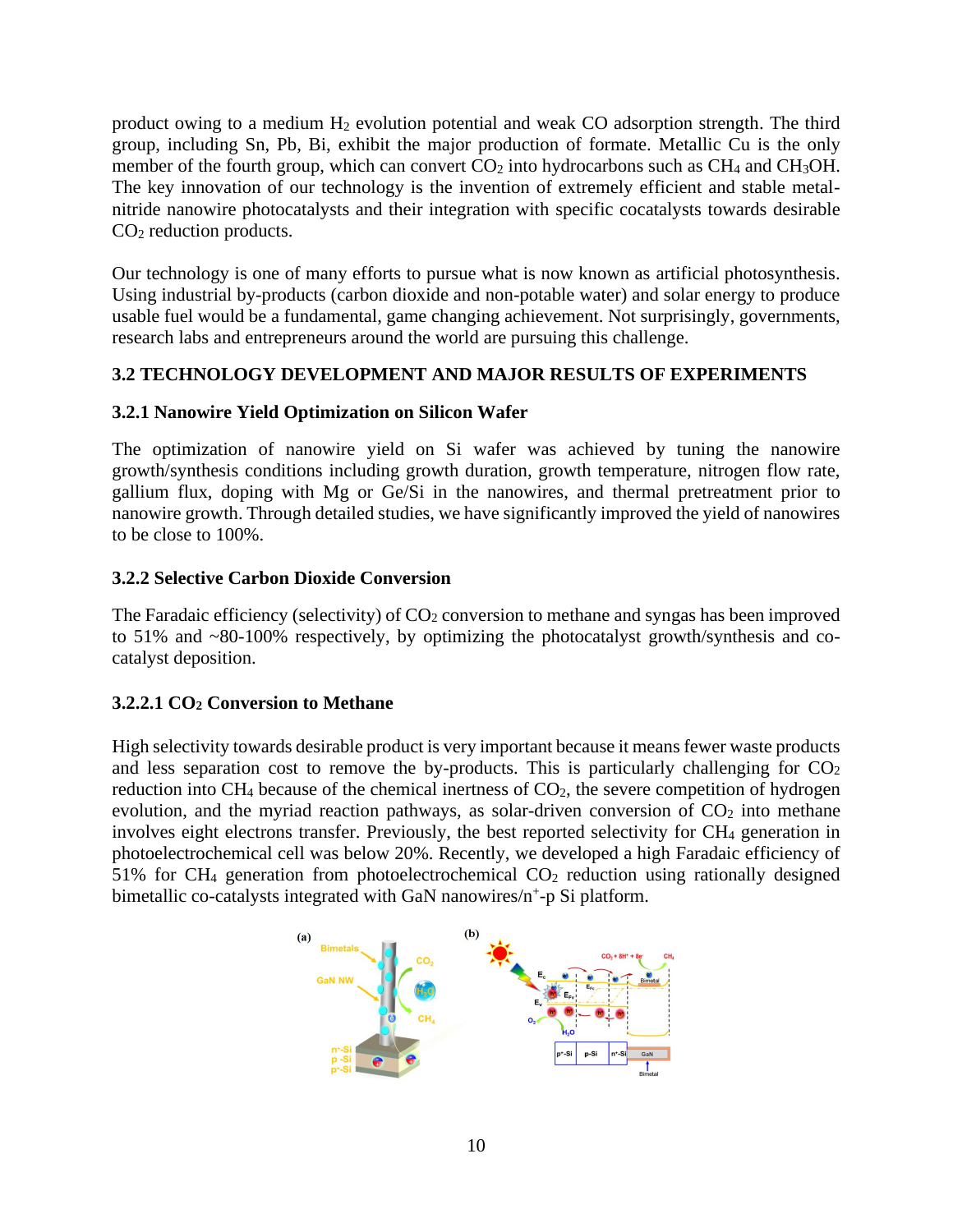**Figure 3.** (a) Schematic illustration and (b) energy diagram of bimetallic co-catalysts supported on GaN nanowires/Si for photoelectrochemical CO<sub>2</sub> reduction towards CH<sub>4</sub>.

The scheme and the corresponding energy diagram of the device are illustrated in Figure 3. Under simulated sunlight illumination,  $n^+$ -p silicon junction functions as the light absorber to generate electron-hole pairs. GaN nanowire offers an ideal charge carrier channel for extracting electrons from silicon substrate to the surface of the bimetallic co-catalysts. The bimetallic co-catalysts then drive the conversion of carbon dioxide to methane. The device was synthesized via nanostructureengineering combination of epitaxial growth of GaN nanowires and electrodeposition of the bimetallic co-catalysts. The structure of the device was characterized by a variety of technologies. High-angle annular dark-field scanning transmission electron microscopy (HAADF-STEM) image in Figure 4a demonstrates that GaN nanowire is coated with a thin bimetallic layer (light-yellow framework in Figure 4a), presenting an interesting core-shell nanostructure. The elemental distribution mapping images (Figures 4b-e) suggest that the bimetallic co-catalysts are uniformly dispersed on GaN nanowires and exhibit an interesting alloyed geometry. SEM image in Figure 4f further illustrates that GaN nanowires vertically aligned on silicon substrate possess a length of about 300 nm and the diameter approximately 30-40 nm. It can be used as an ideal platform for harvesting sunlight and extracting photo-excited electrons. Furthermore, GaN nanowire arrays are favourable for exposing the bimetallic co-catalysts with high-density nanostructured grain boundaries and reduced amount, thus enhancing the  $CO<sub>2</sub>$  reduction reaction. As a result, shown in Figures 4g and 4h, a record-high Faradaic efficiency of 51% as well as an impressive turnover frequency number of  $2176$  h<sup>-1</sup> were achieved under simulated sunlight illumination, which, to our knowledge, is among the best performance demonstrated for photoelectrochemical  $CO<sub>2</sub>$ -towards-CH<sub>4</sub> conversion.



**Figure 4.** Structure of photoelectrode and photoelectrochemical performance for CO<sub>2</sub> conversion to methane. (a) HAADF-STEM image of GaN nanowire modified with bimetallic co-catalysts. The elemental distribution mapping of (b) Ga, (c) N, (d) M1 and (e) M2. (f) SEM images of GaN nanowire modified with bimetallic co-catalysts. Dependence of (g) Faradaic efficiency, and (h) turnover frequency number of methane on applied potentials.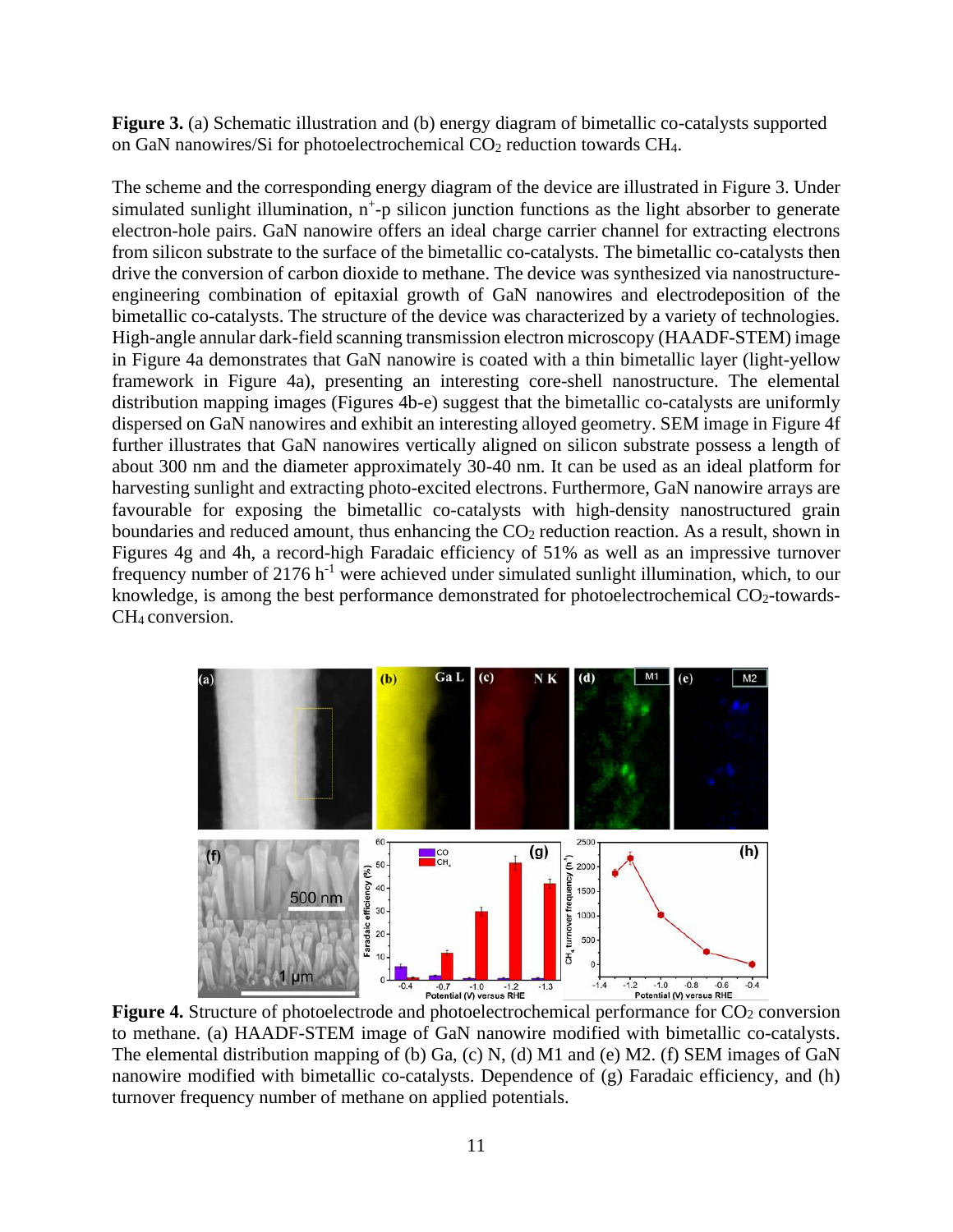#### **3.2.3.2 CO<sup>2</sup> Conversion to Syngas**

Syngas (synthesis gas, CO+H<sup>2</sup> mixtures) is a key chemical feedstock to produce various kinds of liquid fuels, such as methanol and hydrocarbons including synthetic jet, kerosene and diesel fuels, via established industrial process (e.g. Fischer–Tropsch reaction). Currently, syngas is commonly produced from coal gasification and natural gas reforming, which requires very high temperature and high pressure. Recently, we have developed renewable syngas production from  $CO<sub>2</sub>$ conversion in an aqueous photoelectrochemical cell using solar energy. We have demonstrated high Faradaic efficiency, in the range of 80-100%, for syngas generation using Pt-TiO<sub>2</sub>/GaN/n<sup>+</sup>-p Si photoelectrode, with no appreciable amount of other  $CO<sub>2</sub>$  reduction products detected.



Figure 5. (a) Schematic illustration and (b) performance of Pt-TiO<sub>2</sub>/GaN/n<sup>+</sup>-p Si photoelectrode.



Figure 6. Characterization of Pt-TiO<sub>2</sub>/GaN/n<sup>+</sup>-p Si sample. (a) 45°-tilted SEM image shows GaN nanowire growth vertically on the Si substrate, (b) TEM image illustrates Pt nanoparticles distributed uniformly on the GaN nanowire surface, (c) HRTEM image, and EDX analysis of the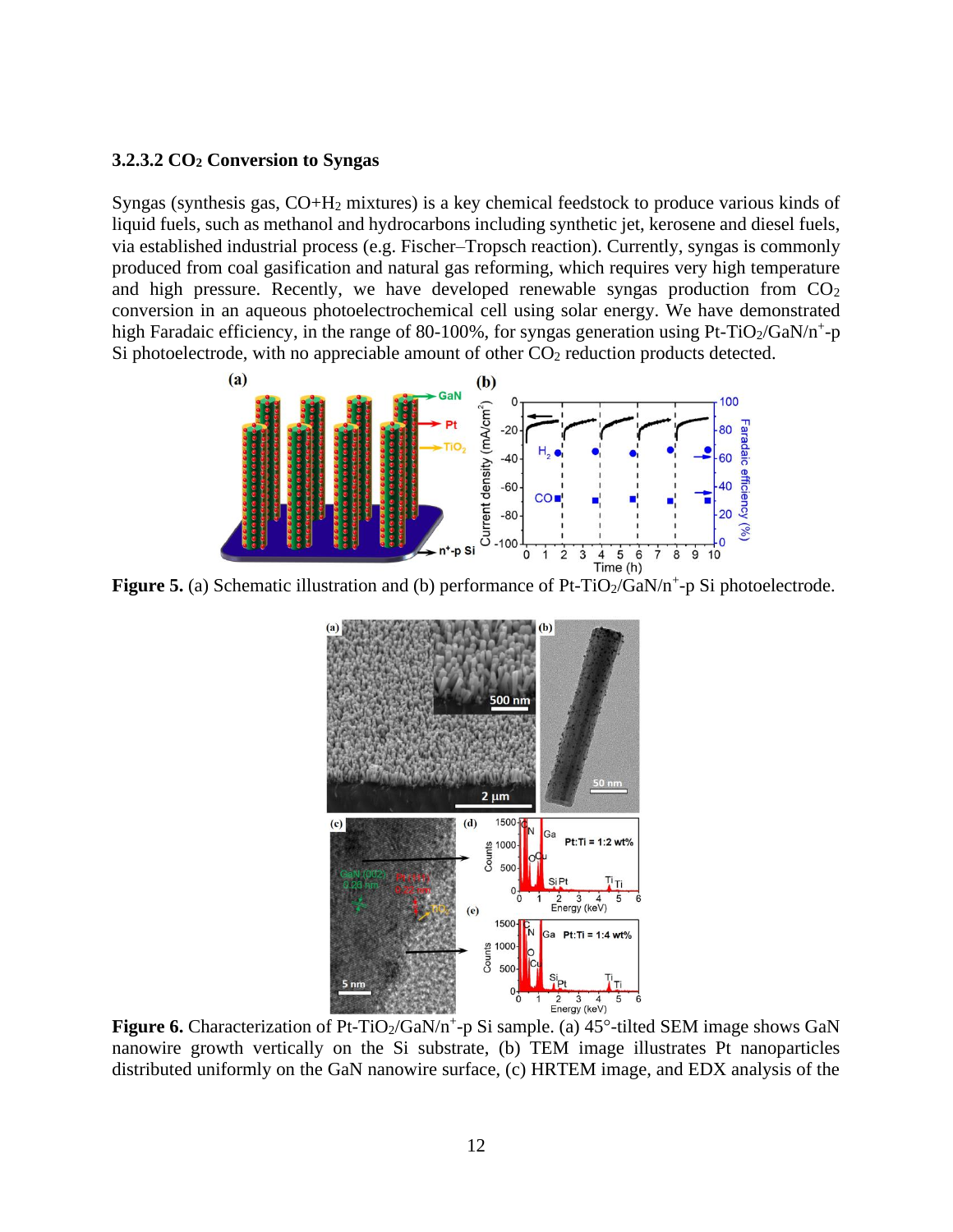center (d) and edge region (e) indicates the coating of GaN nanowire and Pt nanoparticles with ultrathin  $TiO<sub>2</sub>$  layer. The Cu peaks in EDX arise from the TEM sample grid.

The schematic structure of Pt-TiO<sub>2</sub>/GaN/n<sup>+</sup>-p Si photoelectrode is illustrated in Figure 5a. The sample was prepared in two major steps. First, GaN nanowire arrays were grown directly on p-n Si wafer. Second, Pt nanoparticles and  $TiO<sub>2</sub>$  ultrathin layer were deposited on GaN nanowires surface in sequential order using photodeposition and atomic-layer deposition process, respectively. The intimate  $Pt/TiO<sub>2</sub>$  interface provides multiple active sites for  $CO<sub>2</sub>$  conversion into syngas. As shown in Figure 5b, a total Faradaic efficiency of nearly 100% was obtained for the co-generation of CO and  $H_2$ , with no detectable amount of other  $CO_2$  reduction products. In addition, the photoelectrode showed high stability in terms of photocurrent density and product selectivity during the five runs of 10 h operation. The  $CO/H<sub>2</sub>$  ratio in the syngas product was kept around 1:2 during the five cycles of operation, which is a desirable syngas composition for synthetizing downstream products including methanol and liquid hydrocarbons.

The morphology and chemical component of the Pt-TiO<sub>2</sub>/GaN/n<sup>+</sup>-p Si photoelectrode were investigatied using SEM, transmission electron microscopy (TEM) and energy-dispersive X-ray spectroscopy (EDX) analysis. The cross-sectional SEM image (Figure 6a) shows that the GaN nanowires are aligned vertically to the Si substrate with an average diameter of ~50 nm and height of 250 nm. TEM image in Figure 6b reveals that Pt nanoparticles of 2-3 nm size are uniformly deposited on the GaN nanowires surface. High-resolution TEM (HRTEM) image (Figure 6c), along with EDX analysis in the centre and edge regions of nanowire (Figures 6d and 6e, respectively), indicates the coating of GaN nanowire with ultrathin  $TiO<sub>2</sub>$  layer of  $\sim$ 1 nm thickness. It is worth mentioning that the optimized thickness of  $\sim$ 1 nm TiO<sub>2</sub> can produce maximum catalytic activity and selectivity towards syngas. Very thin TiO<sub>2</sub> deposition yields fewer active sites, while increasing the  $TiO<sub>2</sub>$  thickness over 1 nm results in limited charge carrier transport.

## **3.2.4 Effect of Feedstock and Solar-Flux on Performance**

We have demonstrated the presence of a small level of  $O_2$ ,  $NO_x$  and  $SO_x$  impurities in  $CO_2$  does not produce any appreciable influences on the performance of  $CO<sub>2</sub>$  conversion. In addition, it was found that the efficiency of solar fuels generation remained nearly the same using seawater as the water source for our system. The solar flux dependant photocatalytic activity has also been investigated, revealing the optimum sunlight concentration of  $\sim$ 30 suns for the maximum solar energy conversion efficiency.

## **3.2.5 System Demonstration and Evaluation**

We have built field-deployable demonstration systems and evaluated their performance under real sunlight condition. The knowledge gained in the demonstration systems bridges the gap between the laboratory discovery and a large-scale solar fuel production plant that can be potentially deployed in the near future.

## **3.2.5.1 First System Demonstration and Evaluation**

The first field deployable demonstration unit was tested in Southern Alberta Institute of Technology (SAIT) last year, as shown in Figure 7. The demonstration unit has a size of 1.5 m  $\times$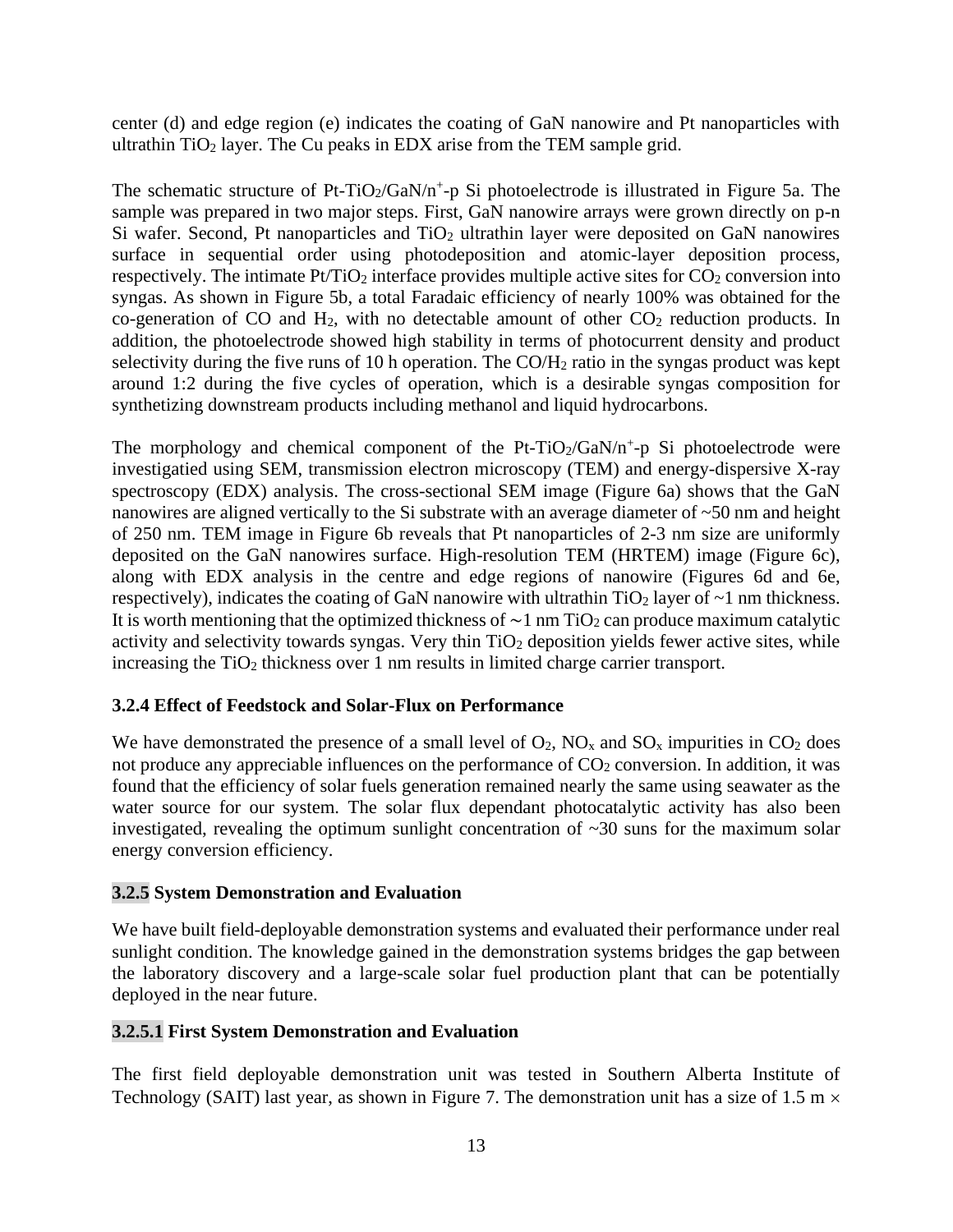$1.5 \text{ m} \times 1.5 \text{ m}$ . The system contains a solar utility for harvesting sunlight and a catalytic converter to produce solar fuels. The sunlight harvesting system is a solar concentrator of lens with the solar flux can be tuned by varying the distance from the concentrator to the solar fuel production reactor. The reactor system was tilted at a certain degree to allow the efficient collection of sunlight. It is noted that our wafer-level photocatalyst is much easier to be handled and recycled compared with the conventional powder suspension system. The results of the first demonstration system prove that the laboratory discoveries can be readily extended to a relatively large scale prototype of solar fuel generation system operating under natural sunlight, which provided the distinct opportunity for us to further optimize the chamber design to achieve better performance as shown in the Section below.



**Figure 7.** Field deployable demonstration unit tested for outdoor solar fuels production in Alberta.

### **3.2.5.2 Improved Chamber Design and Performance Evaluation**

Based on the results of first demonstration system, we improved the chamber design to allow rapid release of fuel products without forced convection. Stable and efficient operation of the system under real sunlight condition has been proved with similar performance to the laboratory discovery. The demonstration of an integrated solar-powered fuel generation reactor on a system level paves the way for the installation of a large-scale CO<sub>2</sub> conversion plant in the near future in Alberta. The technology is based on the metal-nitride nanowire arrays and their direct integration with low cost, large area Si wafers, which leverages well established semiconductor manufacturing processes and can be easily scaled. The technology is an excellent fit for Alberta to utilize the best solar resource in the country and can take full advantages of its existing energy storage and transport infrastructures while minimizing, or eliminating their negative environmental impacts.

The major technical challenge that need to be resolved before commercialization is to demonstrate our nanowire photocatalysts can be produced at a low cost on a large scale, while maintaining the extremely efficiency and stability as shown in our lab discoveries. The remaining technical steps include reducing the manufacturing cost associated with materials synthesis by using the high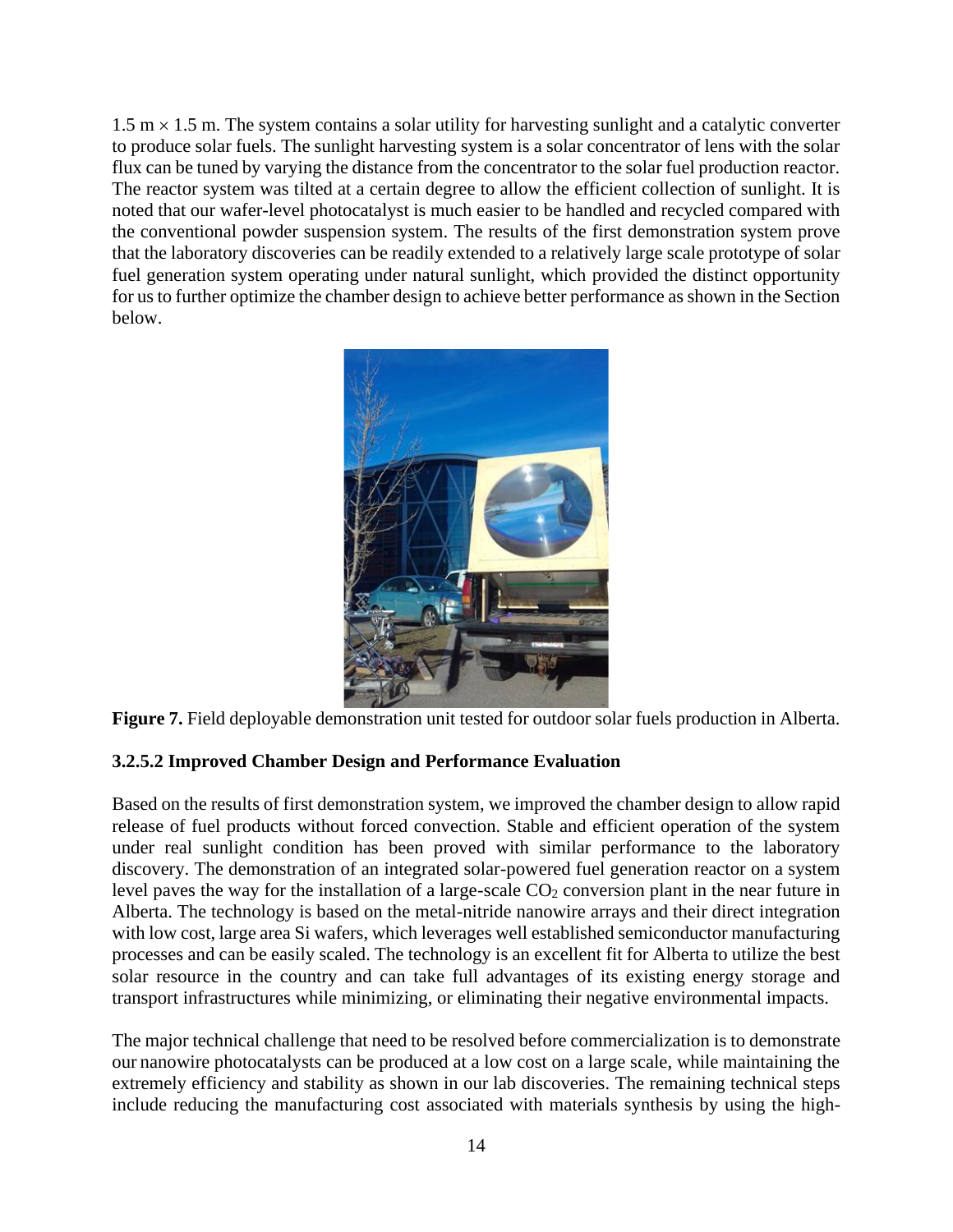throughput and low-cost industrial standard epitaxial approach and improving the nanowire yield and solar energy conversion efficiency. With those technical challenges addressed, we believe our solar refinery technology is much more attractive and competitive compared to the existing technology in the market (i.e., carbon dioxide capture and storage), as in our technology the carbon dioxide waste gas is not stored but converted into valuable chemical fuels (e.g. methane and methanol) using the abundant solar energy.

## **3.3 PROJECT OUTCOMES**

The major project outcomes are listed below.

**Major outcome 1:** We have demonstrated the growth of nanowires on Si substrate with high yield, which was achieved by the optimization of nanowire growth conditions including duration time, growth temperature, nitrogen flow rate, gallium flux, doping with Mg or Ge, and oxide desorption of silicon oxide.

**Major outcome 2:** We have demonstrated energy conversion efficiency of photocatalyst over 16% in half cell reaction, by optimizing the photocatalyst growth/synthesis and co-catalyst deposition.

**Major outcome 3:** We have demonstrated the efficient conversion of  $CO<sub>2</sub>$  and water into methane and syngas under sunlight illumination. We have shown that the Faradaic efficiency (selectivity) of 51% for  $CO_2$  reduction to methane and Faradaic efficiency of ~80-100% for  $CO_2$ reduction to syngas.

**Major outcome 4:** We have investigated the effect of  $CO<sub>2</sub>$  purity level and solar flux on the system performance and stability. The existence of a small level of  $O_2$ ,  $NO_x$  and  $SO_x$  in  $CO_2$  does not produce any significant effect on the performance of  $CO<sub>2</sub>$  conversion. Seawater can also be used as the water source for the feedstock.

**Major outcome 5:** We have built a field deployable, fully functional demonstration unit and evaluated its performance. Stable and efficient operation of the system under real sunlight condition has been demonstrated with similar performance to the laboratory discovery. The knowledge gained in the demonstration system bridges the gap between the laboratory demonstration and a large-scale solar fuel production plant.

## **3.4 IMPORTANT LESSONS LEARNED**

While significant progress has been made in the project, we have also learned some very valuable lessons, described below.

**Lesson 1: Identified the important role of metal/oxide interface in CO<sup>2</sup> activation and conversion**. From our studies, we have learned that the metal/oxide interface provides multifunctional catalytic sites with complementary chemical properties for  $CO<sub>2</sub>$  activation and conversion, which is difficult to be achieved by a pure metal catalyst with a simple monofunctional site. By integrating different compositions of metal/oxide cocatalyst with GaN nanowire arrays on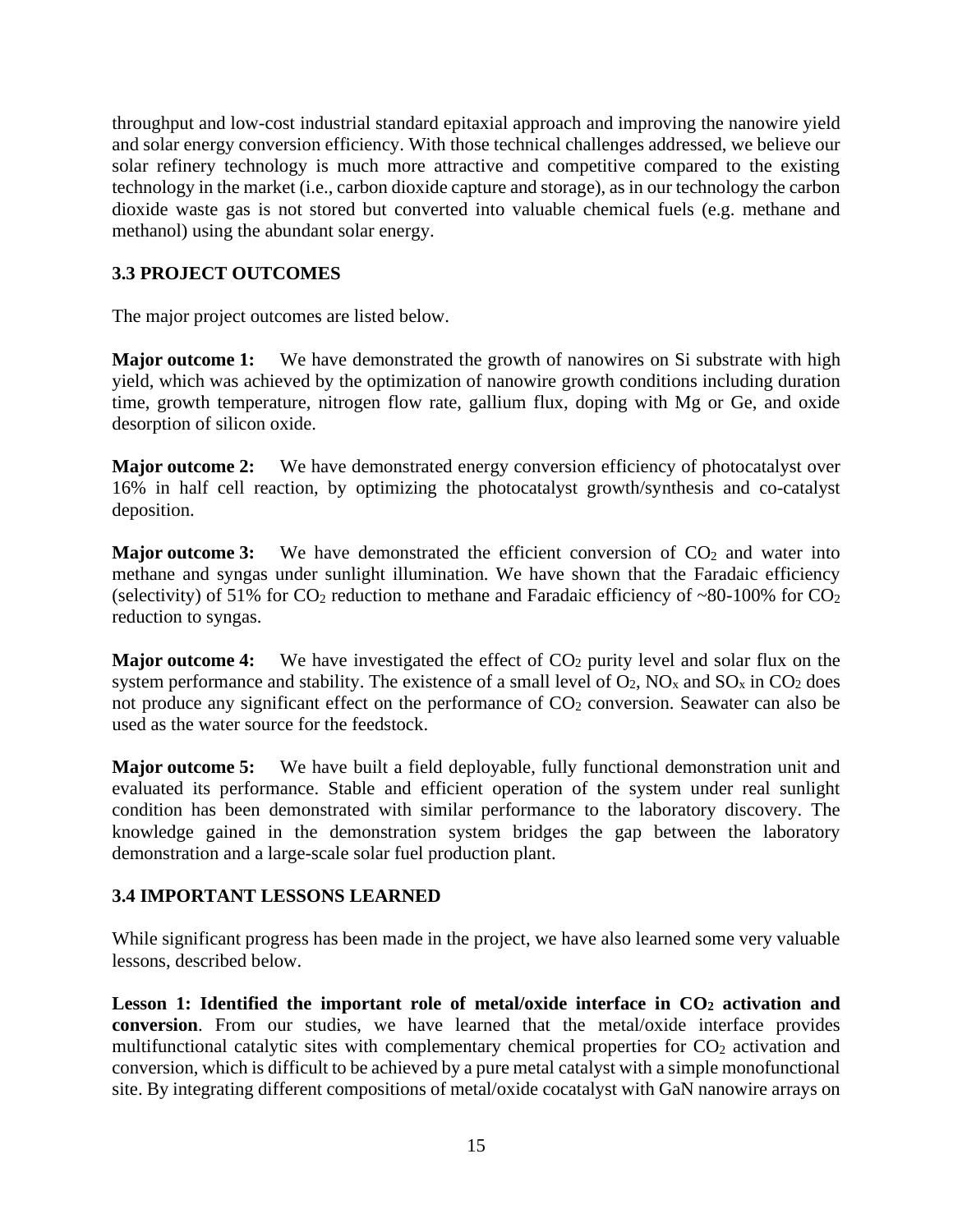planar n<sup>+</sup>-p silicon wafer, highly efficient and selective CO<sub>2</sub> reduction to syngas and methane has been demonstrated. We have learned that the synergistic interactions at the metal/oxide interface provide unique reaction channels that structurally and electronically facilitate high-performance  $CO<sub>2</sub>$  conversion.

**Lesson 2: Built a field deployable demonstration system in the early stage of the project**. When scaling the technology from laboratory discovery to a relatively large scale prototype of solar fuel generation system, some unexpected results appeared. A thick reactor chamber is detrimental to the mass transfer of gas products from the photocatalyst surface and thus decreases the efficiency. Later, we improved the chamber design with a much thinner body, which allows rapid release of fuel products without forced convection. Stable and efficient operation of the system has been demonstrated with similar performance to the laboratory discovery.

**Lesson 3: To engage industrial cooperators during the technology development process.**  People from the industry sector such as the oil and mining industry in Alberta showed great interest in the development and commercialization of our transformative technology. They provided us new dimensions and ideas from a business and market perspective, which shed light on how to move the technology from the lab to the market on a system level.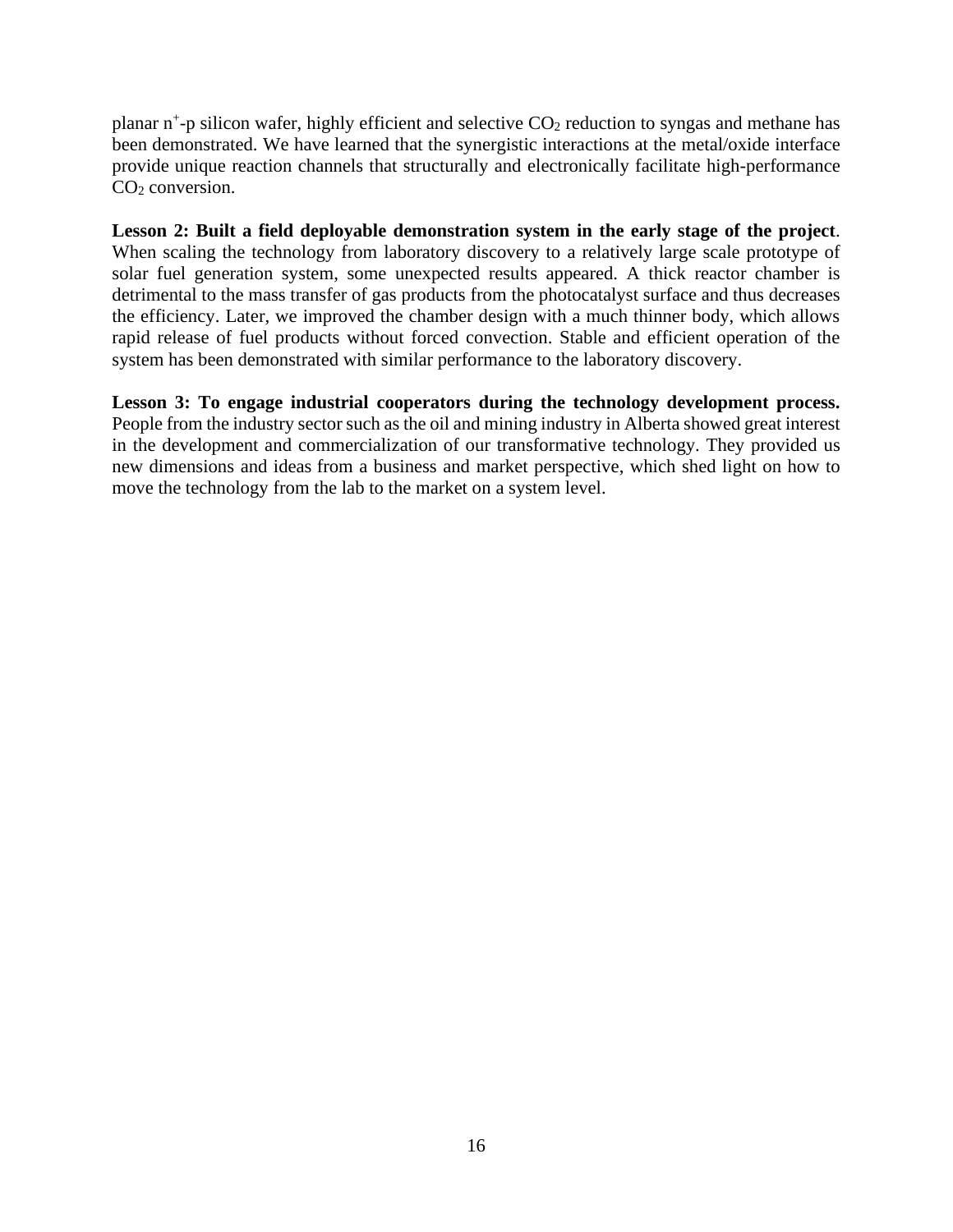## **4**.**Greenhouse Gas and Non-GHG Impacts**

**GHG Impact.** The immediate greenhouse gas emissions reductions resulted from the completed project (i.e., the building of prototype demo unit) are small. However, the expected greenhouse gas emissions reductions in the future may follow the trend of solar cells and can be readily scaled up with the mature of technology and drastic cost reduction during the scale-up process. The growth of solar cell market has been close to exponential in the past few decades, which evolved from a niche market of small-scale applications to an important electricity source. In 2018, the solar cell farm has a total capacity of 512 GW, which is expected to increase to 4,600 GW by 2050. Following a similar projection, it is expected there is a surge growth of our solar-powered  $CO<sub>2</sub>$ conversion technology in the future after its commercial implementation. The estimated annual GHG emission reductions by the years 2025 and 2030 are  $\sim 0.7$  Mt and  $\sim 70$  Mt, considering installing a 1 GW and 100 GW solar refinery plant, respectively. By 2040, it is expected to establish  $CO_2$  conversion plant with a capacity of 500 GW, which could annually reduce  $CO_2$  more than 350 Mt. This is higher than the total annual carbon emissions in Alberta (263 Mt in 2016). This would ultimately lead to carbon-neutral chemical fuel-based economies in Canada, which will take full advantages of its existing energy storage and transport infrastructures while minimizing, or eliminating their negative environmental impacts.

**Environment Impact.** The proposed technology would have a positive overall impact to the environment in addition to reducing  $CO_2$  emissions. By producing useful products from  $CO_2$ , this should help promote more rapid deployment of  $CO<sub>2</sub>$  capture systems that also provide the benefit of filtering out other air pollutants. In the future, because the technology uses solar energy and can produce fuels including hydrogen and methanol. Hydrogen can be added to enrich natural gas in pipelines, or when hydrogen storage and distribution technologies are developed this green hydrogen can displace other fossil fuels. Methanol can be used directly as fuels. Additionally, the technology has demonstrated the potential using non-potable waste water reducing and perhaps eliminating the requirement for an additional water supply while providing possible oil  $\&$  gas waste water remediation through dehydration of polluted water. The installation of the technology will approximate a solar farm installation and consequently require land usage. However, these installations do not require significant changes to the land other than a relatively level and stable surface. It may be possible to deploy these solar farms on top of oil sands tailings and over old open pit operations as a useful land remediation strategy.

**Employment Prospects.** With the successful commercial implementation of this technology, it is anticipated that both highly skilled manufacturing and installation jobs will be created. In addition, engineering positions to design the specific installations will be required. Given the potential for this breakthrough technology to fundamentally change the management of  $CO<sub>2</sub>$  produced by industrial activity, there is strong likelihood for the establishment of a significant pool of technical expertise which will not only work in Alberta but eventually participate in projects globally. The initial skill sets are very similar to the petro-chemical infrastructure capabilities already in place in Alberta and this project will allow development of new skills needed to transition Alberta into a lower carbon economy in the future. Manufacturing of the semiconductor subcomponents are likely to remain principally near McGill to take advantage of the expertise during the launch phase. That said, the National Institute of Nanotechnology, established as a partnership between the University of Alberta, Government of Alberta and the NRC will be an excellent source of highly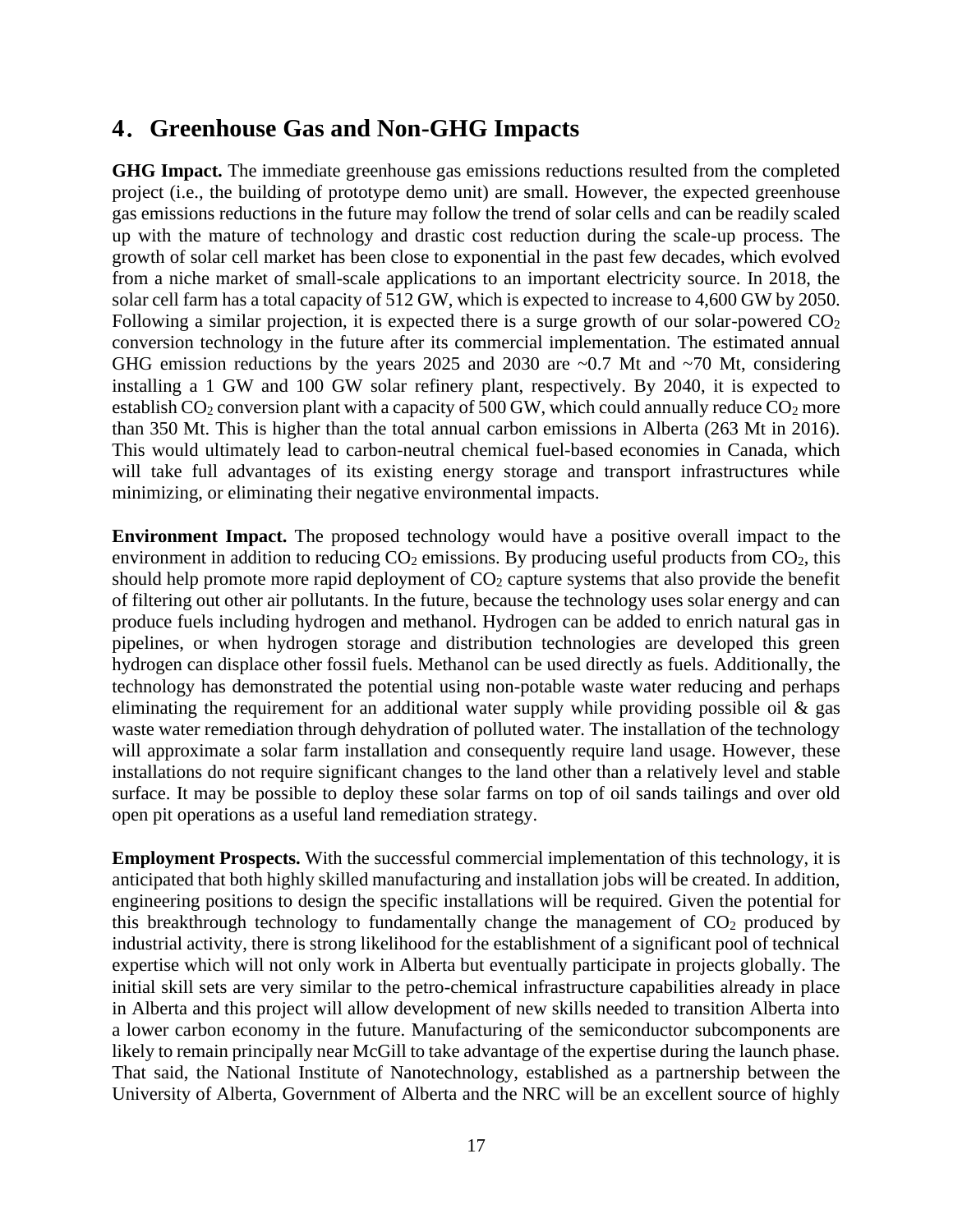trained technical staff which would facilitate a potential technology transfer to a manufacturing location in Alberta.

## **5. Overall Conclusions**

In this project, we have built a field-deployable demonstration system that can convert greenhouse gas emissions into valuable chemicals and fuels using natural sunlight as the primary energy input. The nanowire photocatalyst yield and energy conversion efficiency has been significantly improved. The selectivity of  $CO<sub>2</sub>$  conversion towards  $CH<sub>4</sub>$  and syngas generation has also been significantly enhanced. The performance of the field-deployable system has been evaluated. With the optimization of the reaction chamber, stable and efficient operation of the system under real sunlight condition has been demonstrated. The knowledge gained in the demonstration system bridges the gap between the laboratory discovery and a large-scale solar fuel production plant. To sum up, the project has been successfully completed and all the milestones have been met or exceeded. The successful completion of the project paves the way for the installation of a largescale CO<sub>2</sub> conversion plant in the near future and its full-scale commercial deployment.

## **6. Scientific Achievements**

## **Patents and Patent Applications**

- 1. CO<sub>2</sub> Reduction into Syngas, US 62/862,332, filed June 17<sup>st</sup> 2019
- 2.  $CO<sub>2</sub>$  Reduction into Methane, US 62/945,661, filed Dec. 9<sup>th</sup>, 2019
- 3.  $CO<sub>2</sub>$  Conversion with Nanowire-Nanoparticle Architecture, US 62/878.607, filed July 25<sup>th</sup>, 2019
- 4. Silicon Photoanode Comprising a thin and Uniform Protective Layer Made of Transition Metal Dichalcogenide and Method of Manufacturing Same, US 16/453,010, filed June 26, 2019.

## **Books and Book Chapters**

1. Semiconductors for Photocatalysis, Mi, Z., Wang, L. and Jagadish, C., Academic Press, 2017. 2. Chu, S., Kong, X. H., Vanka, S., Guo, H. and Mi, Z., Artificial photosynthesis on III-nitride nanowire arrays. Chapter Six in "Semiconductors for Photocatalysis", Academic Press, 2017.

## **Journals**

- 1. Baowen Zhou, Pengfei Ou, Nick Pant, Shaobo Cheng, Srinivas Vanka, Sheng Chu, Roksana Tonny Rashid, Gianluigi Botton, Jun Song, and Zetian Mi, Highly efficient binary copper−iron catalyst for photoelectrochemical carbon dioxide reduction toward methane, Proceedings of the National Academy of Sciences of the United States of America, [https://www.pnas.org/cgi/doi/10.1073/pnas.1911159117.](https://www.pnas.org/cgi/doi/10.1073/pnas.1911159117)
- 2. Srinivas Vanka, Kai Sun, Guosong Zeng, Tuan Anh Pham, Francesca Maria Toma, Tadashi Ogitsu and Zetian Mi, Long-Term Stability Studies of a Semiconductor Photoelectrode Protected by Gallium Nitride Nanostructures, J. Mater. Chem. A, 2019, 7, 27612–27619.
- 3. Yongjie Wang, Jonathan Schwartz, Jiseok Gim, Robert Hovden, and Zetian Mi, "Stable Unassisted Solar Water Splitting on Semiconductor Photocathodes Protected by Multifunctional GaN Nanostructures," ACS Energy Lett., vol. 4, 1541, 2019.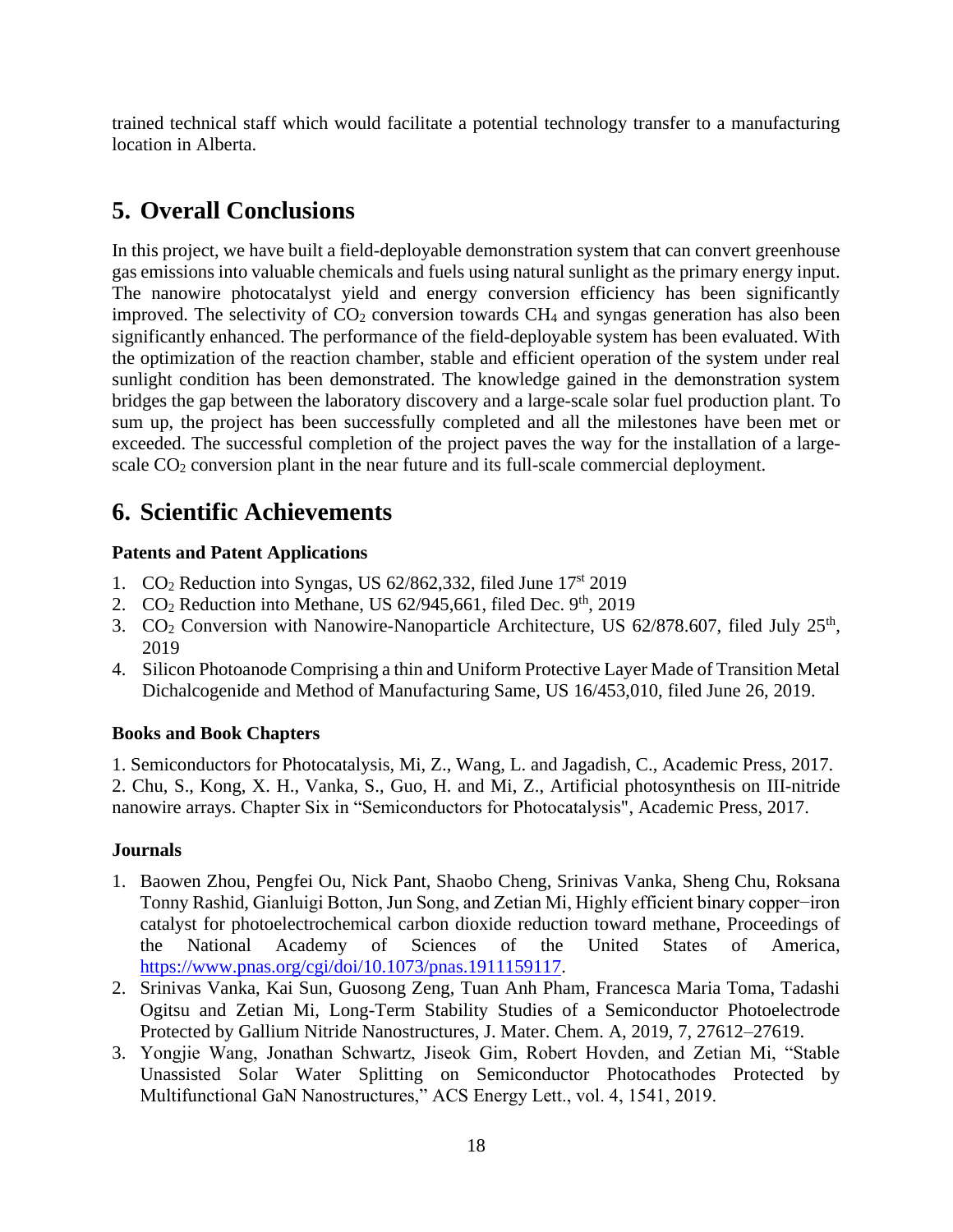- 4. Zhou, B. W., Kong, X. H., Vanka, S., Cheng, S. B., Pant, N., Chu, S., Ghamari, P., Wang, Y. C., Botton, G., Cuo, H. and Mi, Z., A GaN:Sn nanoarchitecture integrated on a silicon platform for converting CO2 to HCOOH by photoelectrocatalysis. Energy Environ Sci, 2019. 12(9): p. 2842.
- 5. Chu, S., Rashid, R. T., Liu, X. D. and Mi, Z., Photodeposition of a conformal metal oxide nanocoating. Chem Commun, 2019. 55(44): p. 6305.
- 6. Chowdhury, F. A. and Mi, Z., Probing the large bandgap-bowing and signature of antimony (Sb) in dilute-antimonide III-nitride using micro-raman scattering. Journal of Applied Physics, 2019. 126(8): 085704.
- 7. Zhou, B. W., Kong, X. H., Vanka, S., Chu, S., Ghamari, P., Wang, Y. C., Pant, N., Shih, I. S., Guo, H. and Mi, Z., Gallium nitride nanowire as a linker of molybdenum sulfides and silicon for photoelectrocatalytic water splitting. Nature Commun, 2018. 9: 3856.
- 8. Vanka, S., Wang, Y., Ghamari, P., Chu, S., Pandey, A., Bhattacharya, P., Shih, I. and Mi, Z., A high efficiency Si photoanode protected by few-layer MoSe2. Solar RRL, 2018. 2(8): p. 1800113.
- 9. Vanka, S., Arca, E., Cheng, S. B., Sun, K., Botton, G. A., Teeter, G. and Mi, Z., High efficiency Si photocathode protected by multifunctional GaN nanostructures. Nano Lett, 2018. 18(10): p. 6530.
- 10. Guan, X. J., Chowdhury, F. A., Wang, Y. J., Pant, N., Vanka, S., Trudeau, M. L., Guo, L. J., Vayssieres, L. and Mi, Z., Making of an industry-friendly artificial photosynthesis device. ACS Energy Lett, 2018. 3(9): p. 2230.
- 11. Guan, X. J., Chowdhury, F. A., Pant, N., Guo, L. J., Vayssieres, L. and Mi, Z., Efficient unassisted overall photocatalytic seawater splitting on GaN-based nanowire arrays. J Phys Chem C, 2018. 122(25): p. 13797.
- 12. Chu, S., Vanka, S., Wang, Y. C., Gim, J., Wang, Y. J., Ra, Y. H., Hovden, R., Guo, H., Shih, I. and Mi, Z., Solar water oxidation by an InGaN nanowire photoanode with a bandgap of 1.7 eV. ACS Energy Lett, 2018. 3(2): p. 307.
- 13. Chu, S., Ou, P. F., Ghamari, P., Vanka, S., Zhou, B. W., Shih, I., Song, J. and Mi, Z., Photoelectrochemical CO2 reduction into syngas with the metal/oxide interface. J Am Chem Soc, 2018. 140(25): p. 7869.
- 14. Chowdhury, F. A., Trudeau, M. L., Guo, H. and Mi, Z., A photochemical diode artificial photosynthesis system for unassisted high efficiency overall pure water splitting. Nat Commun, 2018. 9: 1707.
- 15. Li, L., Wang, Y. C., Vanka, S., Mu, X. Y., Mi, Z. and Li, C. J., Nitrogen photofixation over III-nitride nanowires assisted by ruthenium clusters of low atomicity. Angew Chem Int Ed, 2017. 56(30): p. 8701.
- 16. Fan, S. Z., Shih, I. S. and Mi, Z., A monolithically integrated InGaN nanowire/Si tandem photoanode approaching the ideal bandgap configuration of 1.75/1.13 eV. Adv Energy Mater, 2017. 7(2): 1600952.
- 17. Chu, S., Li, W., Yan, Y. F., Hamann, T., Shih, I., Wang, D. W. and Mi, Z., Roadmap on solar water splitting: Current status and future prospects. Nano Futures, 2017. 1(2): 022001.
- 18. Chowdhury, F. A., Sadaf, S. M., Shi, Q., Chen, Y. C., Guo, H. and Mi, Z., Optically active dilute-antimonide III-nitride nanostructures for optoelectronic devices. Appl Phys Lett, 2017. 111(6): 061101.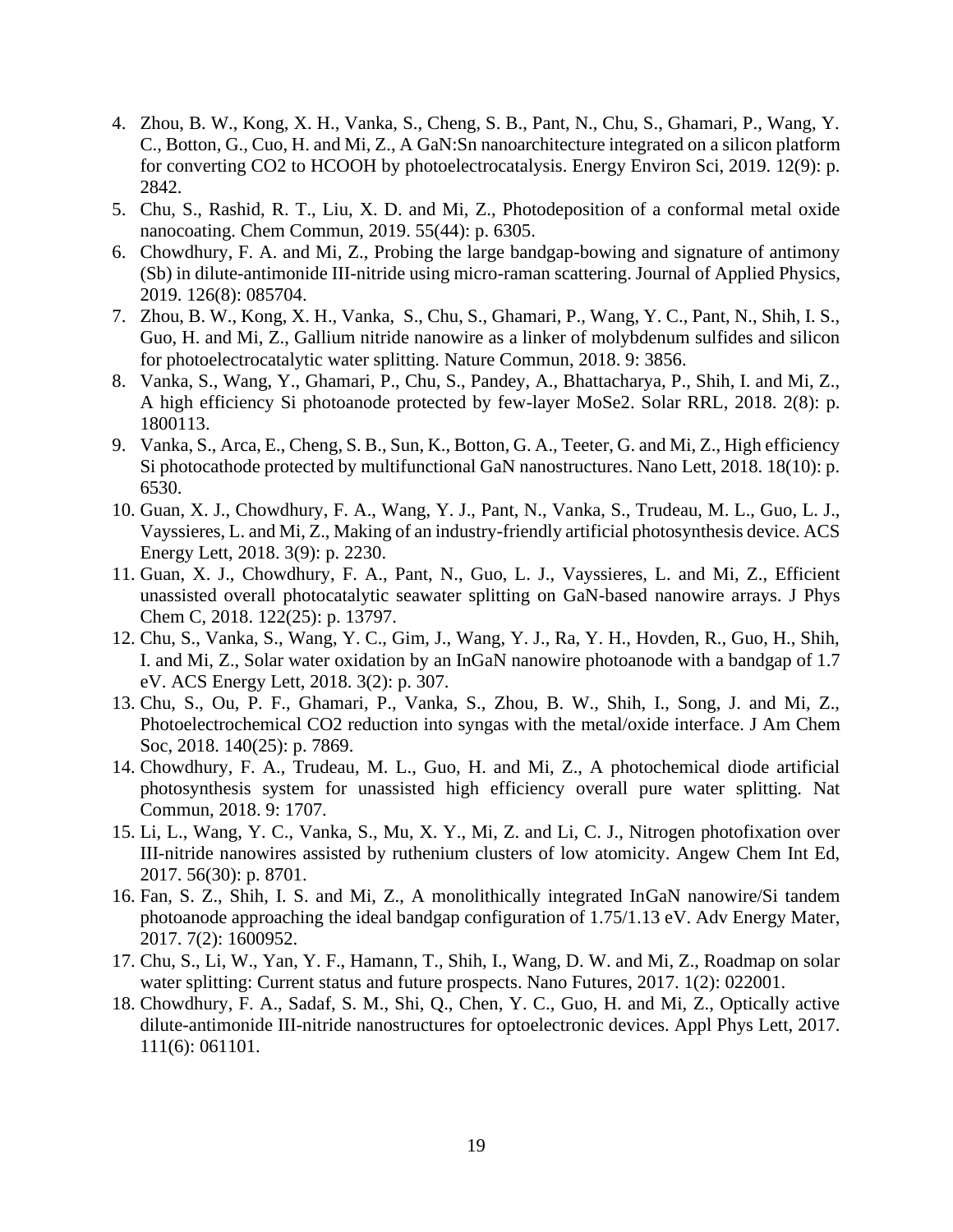- 19. Chu, S., Fan, S. Z., Wang, Y. J., Rossouw, D., Wang, Y. C., Botton, G. A. and Mi, Z., Tunable syngas production from  $CO<sub>2</sub>$  and  $H<sub>2</sub>O$  in an aqueous photoelectrochemical cell. Angew Chem Int Ed, 2016. 55(46): p. 14260.
- 20. Liu, M. X., Wang, Y. C., Kong, X. H., Rashid, R. T., Chu, S., Li, C. C., Hearne, Z., Guo, H., Mi, Z. and Li, C. J., Direct catalytic methanol-to-ethanol photo-conversion via methyl carbene. Chem, 2019. 5(4): p. 858.

#### **Conferences**

- 1. Chu, S., Wong, D., Champagne, C. and Mi, Z., "Field-deployment of a carbon dioxide transformation system powered by sunlight," OCE Discovery, Toronto, Canada, April 2018.
- 2. Mi, Z., "Field-deployment of a carbon dioxide transformation system powered by sunlight," Lessons Learned Workshop: Carbon Capture, Utilization, and Storage (CCUS), Calgary, Canada, November 2018.
- 3. Keynote: Z. Mi, "Gallium nitride: A platform towards practical artificial photosynthesis," 102nd Canadian Chemistry Conference and Exhibition (CSC), Quebec City, Canada, June 3- 7, 2019.
- 4. Invited: Zetian Mi and Srinivas Vanka, "Monolithically Integrated InGaN/Si Tandem Photoelectrodes for Efficient and Stable Photoelectrochemical Water Splitting," MRS Spring Meeting, Phoenix, AZ, April 22-26, 2019.
- 5. Invited: Z. Mi, "Artificial Photosynthesis on III-Nitride Nanowire Arrays," 233rd ECS Meeting, Seattle, WA, May 13-17, 2018.
- 6. Invited: Z. Mi, "Solar Water Splitting and CO2 Reduction on III-Nitride Nanostructures," MRS Spring Meeting, Phoenix, AZ, April 2-6, 2018.
- 7. Invited: Z. Mi, "Electronic structure of III-nitride nanowires for efficient light emitters and solar fuels generation," Nanowires and Nanowire Growth Workshop, Lund, Sweden, May 29 – June 2, 2017.
- 8. Keynote: Z. Mi, "Emerging applications of III-nitride nanostructures: From deep UV photonics to artificial photosynthesis," UK Nitrides Consortium Conference, Oxford, UK, Jan. 5-6, 2017.